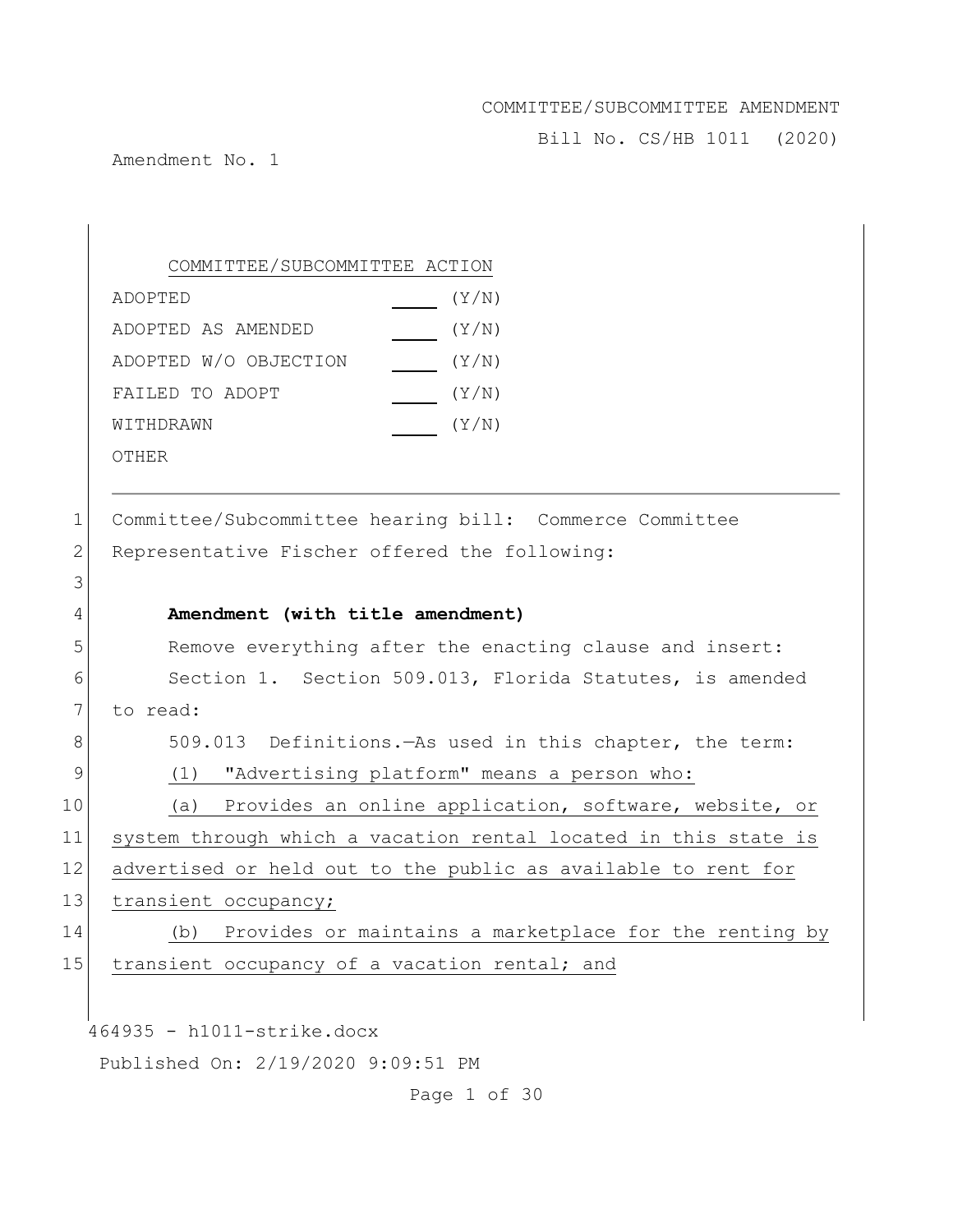Bill No. CS/HB 1011 (2020)

Amendment No. 1

464935 - h1011-strike.docx 16 (c) Provides a reservation or payment system that 17 facilitates a transaction for the renting by transient occupancy 18 of a vacation rental and for which the person collects or 19 receives, directly or indirectly, a fee in connection with the 20 reservation or payment service provided for such transaction. 21 (2) $(6)$  "Director" means the Director of the Division of 22 Hotels and Restaurants of the Department of Business and 23 Professional Requiation. 24 (3) $(1)$  "Division" means the Division of Hotels and 25 Restaurants of the Department of Business and Professional 26 Requlation. 27  $(4)$   $(3)$  "Guest" means any patron, customer, tenant, lodger, 28 boarder, or occupant of a public lodging establishment or public 29 food service establishment. 30  $(5)$   $(16)$  "Nontransient" means a quest in nontransient 31 occupancy.  $32$  (6)<del>(14)</del> "Nontransient establishment" means any public 33 lodging establishment that is rented or leased to guests by an 34 operator whose intention is that the dwelling unit occupied will 35 be the sole residence of the quest. 36 (7) $(15)$  "Nontransient occupancy" means occupancy when it 37 is the intention of the parties that the occupancy will not be 38 temporary. There is a rebuttable presumption that, when the 39 dwelling unit occupied is the sole residence of the guest, the 40 occupancy is nontransient.

Page 2 of 30

Published On: 2/19/2020 9:09:51 PM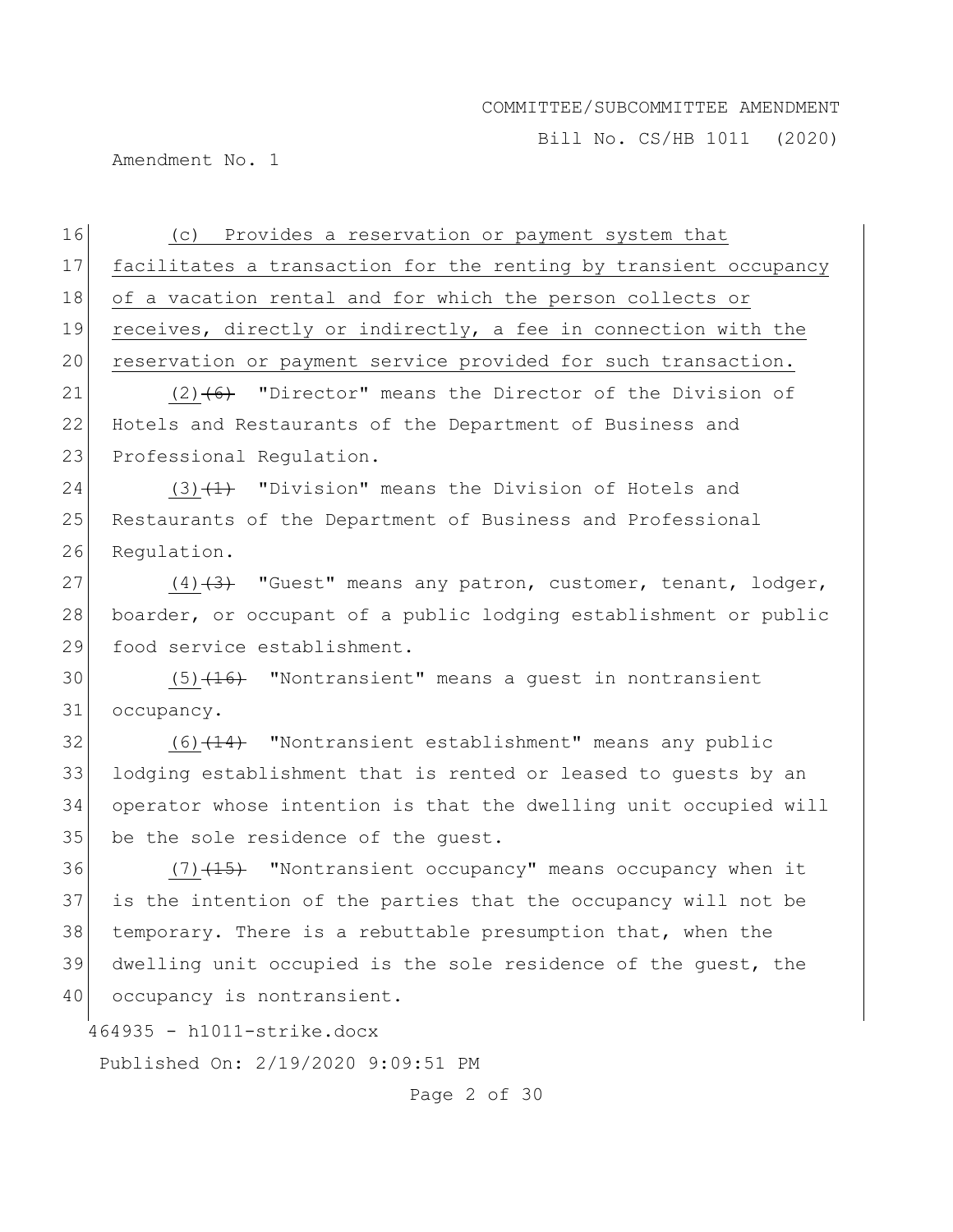Bill No. CS/HB 1011 (2020)

Amendment No. 1

 $(8)$   $(2)$  "Operator" means the owner, licensee, proprietor, 42 lessee, manager, assistant manager, or appointed agent of a public lodging establishment or public food service establishment.

45 (9)(a) $\left(4\right)$  (a)  $\left(4\right)$  "Public lodging establishment" includes a 46 transient public lodging establishment as defined in 47 subparagraph 1. and a nontransient public lodging establishment 48 as defined in subparagraph 2.

49 1. "Transient public lodging establishment" means any 50 unit, group of units, dwelling, building, or group of buildings 51 within a single complex of buildings which is rented to guests 52 more than three times in a calendar year for periods of less 53 than 30 days or 1 calendar month, whichever is less, or which is 54 advertised or held out to the public as a place regularly rented 55 to quests.

56 2. "Nontransient public lodging establishment" means any 57 unit, group of units, dwelling, building, or group of buildings 58 within a single complex of buildings which is rented to quests 59 for periods of at least 30 days or 1 calendar month, whichever 60 is less, or which is advertised or held out to the public as a 61 place regularly rented to guests for periods of at least 30 days 62 or 1 calendar month.

63

464935 - h1011-strike.docx 64 License classifications of public lodging establishments, and 65 the definitions therefor, are set out in s. 509.242. For the

Published On: 2/19/2020 9:09:51 PM

Page 3 of 30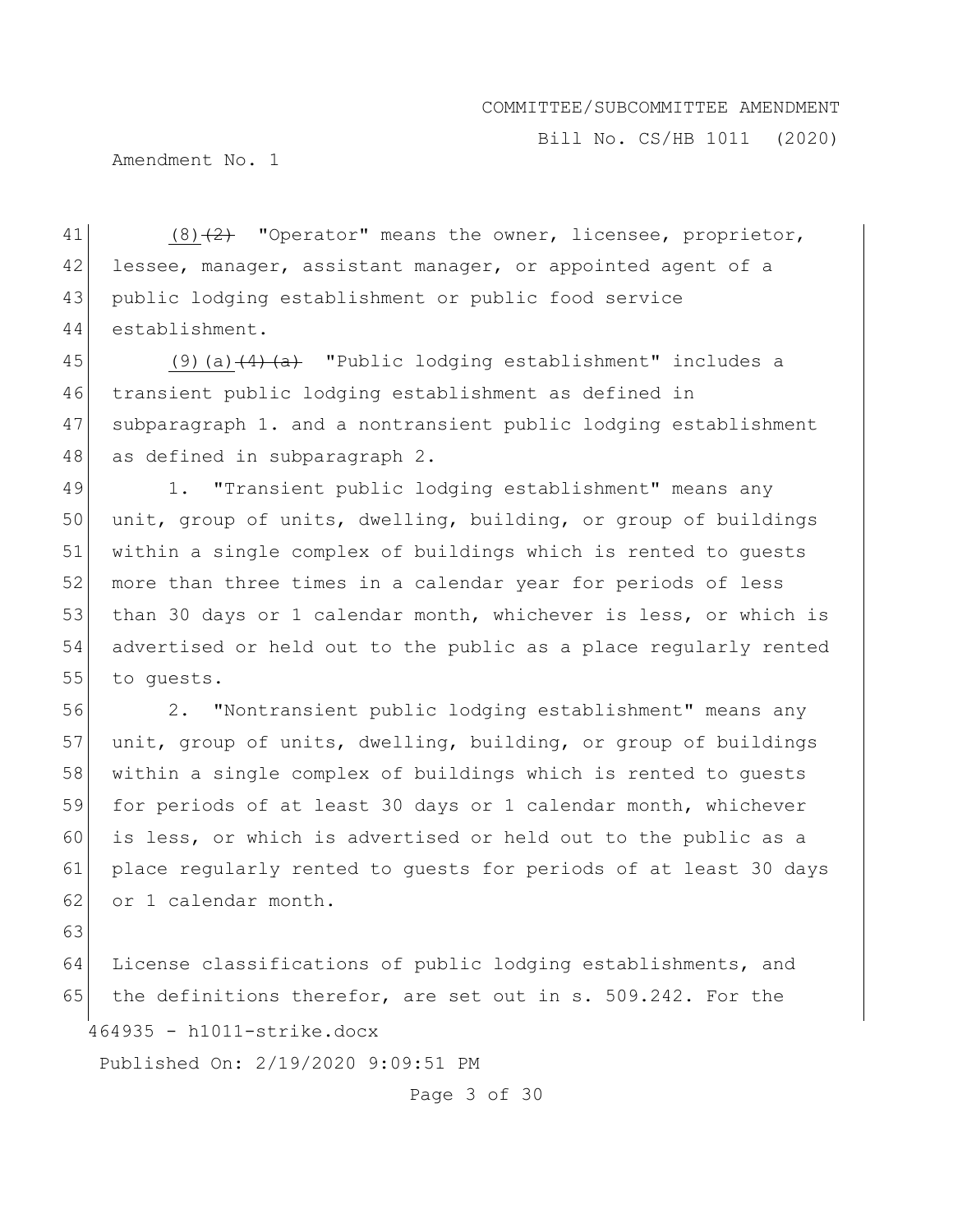Bill No. CS/HB 1011 (2020)

Amendment No. 1

66 purpose of licensure, the term does not include condominium 67 common elements as defined in s. 718.103.

68 (b) The following are excluded from the definitions in 69 paragraph (a):

70 1. Any dormitory or other living or sleeping facility 71 maintained by a public or private school, college, or university 72 for the use of students, faculty, or visitors.

73 2. Any facility certified or licensed and regulated by the Agency for Health Care Administration or the Department of Children and Families or other similar place regulated under s. 381.0072.

77 3. Any place renting four rental units or less, unless the 78 rental units are advertised or held out to the public to be 79 places that are regularly rented to transients.

80 4. Any unit or group of units in a condominium, 81 cooperative, or timeshare plan and any individually or 82 collectively owned one-family, two-family, three-family, or 83 four-family dwelling house or dwelling unit that is rented for 84 periods of at least 30 days or 1 calendar month, whichever is 85 less, and that is not advertised or held out to the public as a 86 place regularly rented for periods of less than 1 calendar 87 month, provided that no more than four rental units within a 88 single complex of buildings are available for rent.

464935 - h1011-strike.docx Published On: 2/19/2020 9:09:51 PM

Page 4 of 30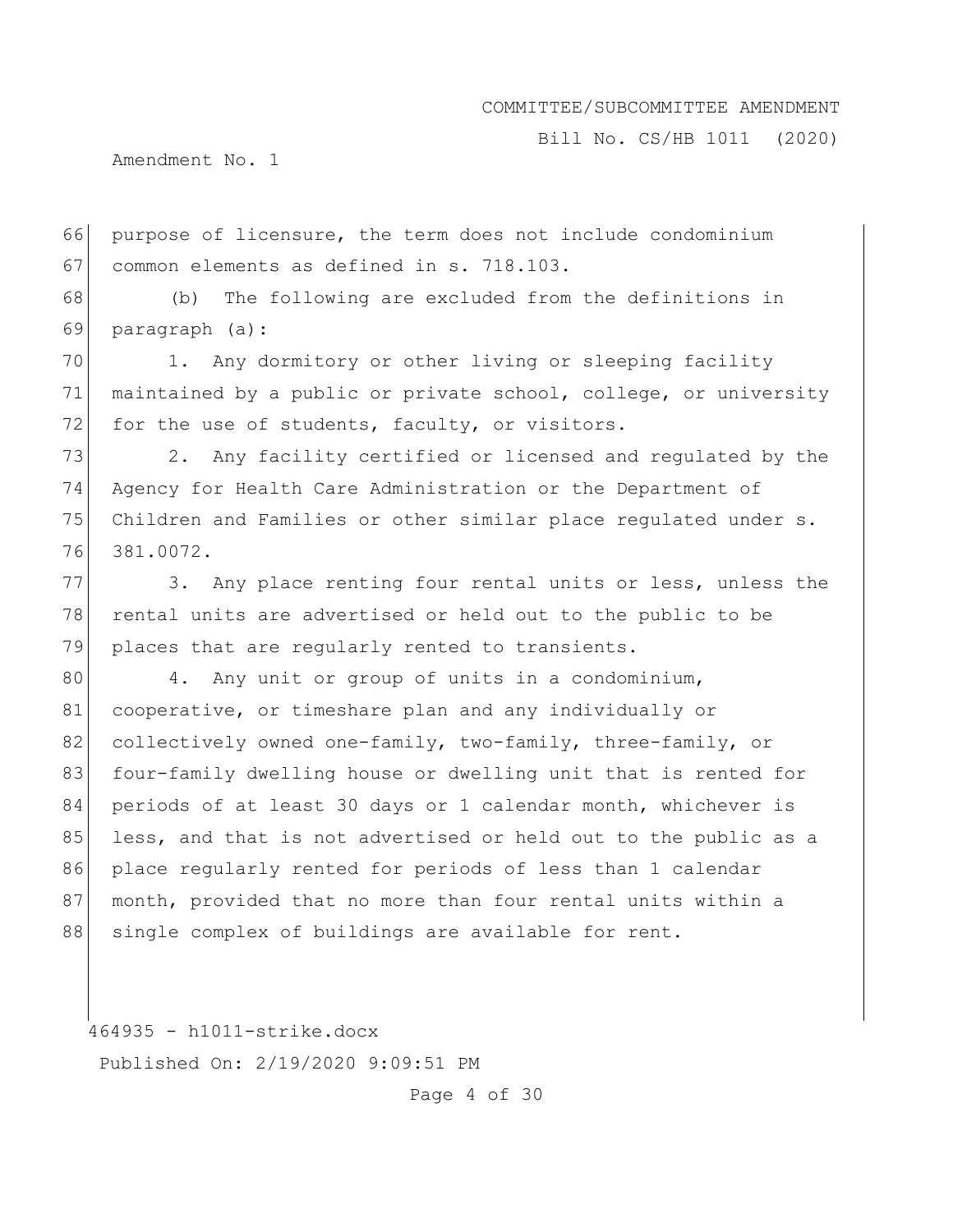Bill No. CS/HB 1011 (2020)

Amendment No. 1

89 5. Any migrant labor camp or residential migrant housing 90 permitted by the Department of Health under ss. 381.008-91 381.00895.

92 6. Any establishment inspected by the Department of Health 93 and regulated by chapter 513.

94 7. Any nonprofit organization that operates a facility 95 providing housing only to patients, patients' families, and 96 patients' caregivers and not to the general public.

97 8. Any apartment building inspected by the United States 98 Department of Housing and Urban Development or other entity 99 acting on the department's behalf that is designated primarily 100 as housing for persons at least 62 years of age. The division 101 may require the operator of the apartment building to attest in 102 writing that such building meets the criteria provided in this 103 subparagraph. The division may adopt rules to implement this 104 requirement.

105 9. Any roominghouse, boardinghouse, or other living or 106 sleeping facility that may not be classified as a hotel, motel, 107 timeshare project, vacation rental, nontransient apartment, bed 108 and breakfast inn, or transient apartment under s. 509.242.

109  $(10)(a)$   $\overline{5}(a)$  "Public food service establishment" means 110 any building, vehicle, place, or structure, or any room or 111 division in a building, vehicle, place, or structure where food 112 is prepared, served, or sold for immediate consumption on or in 113 the vicinity of the premises; called for or taken out by

464935 - h1011-strike.docx

Published On: 2/19/2020 9:09:51 PM

Page 5 of 30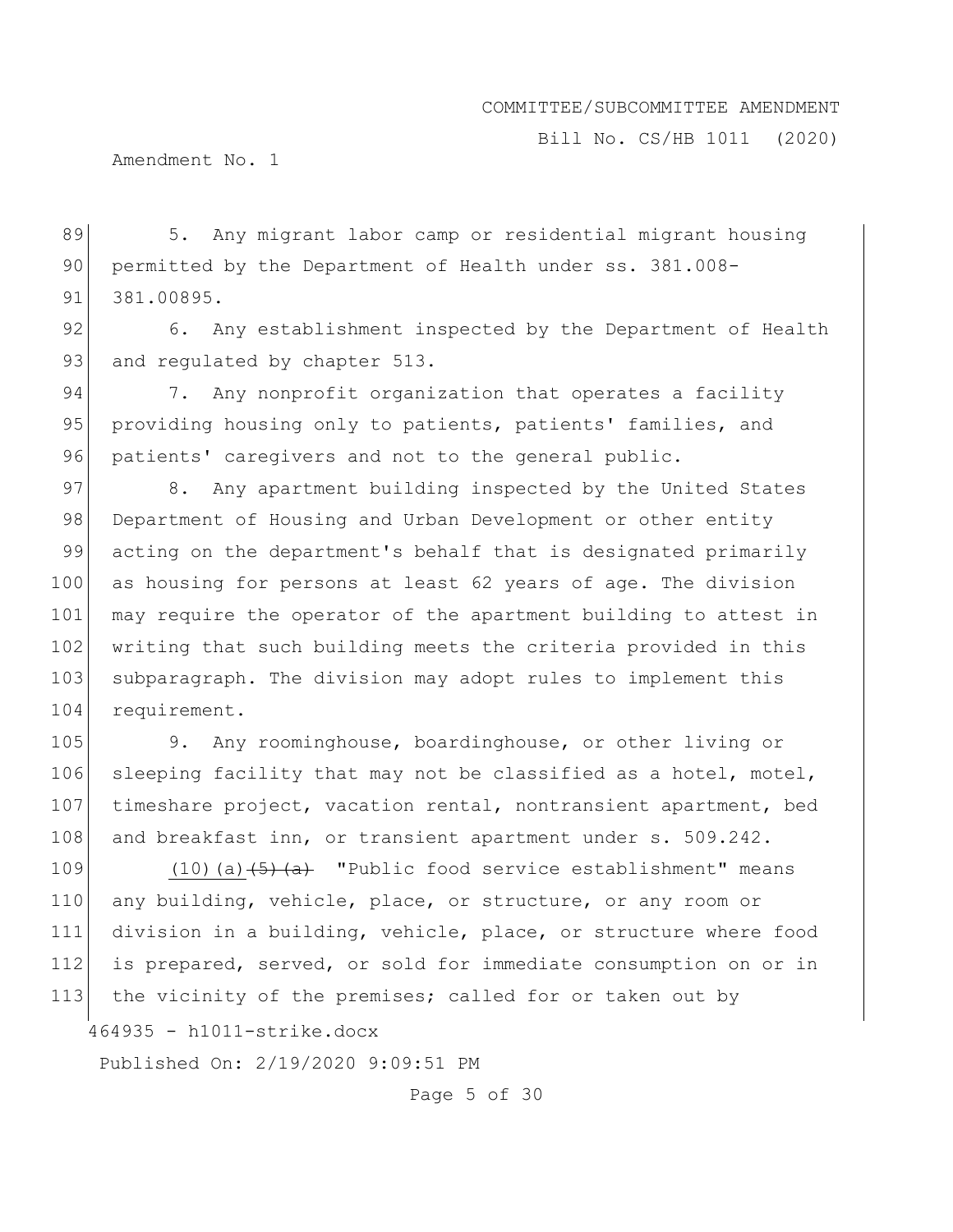Bill No. CS/HB 1011 (2020)

Amendment No. 1

464935 - h1011-strike.docx Published On: 2/19/2020 9:09:51 PM 114 customers; or prepared before prior to being delivered to 115 another location for consumption. The term includes a culinary 116 education program, as defined in s. 381.0072(2), which offers, 117 prepares, serves, or sells food to the general public, 118 regardless of whether it is inspected by another state agency 119 for compliance with sanitation standards. 120 (b) The following are excluded from the definition in 121 paragraph (a): 122 1. Any place maintained and operated by a public or 123 private school, college, or university: 124 a. For the use of students and faculty; or 125 b. Temporarily to serve such events as fairs, carnivals, 126 food contests, cook-offs, and athletic contests. 127 2. Any eating place maintained and operated by a church or 128 a religious, nonprofit fraternal, or nonprofit civic 129 organization: 130 a. For the use of members and associates; or 131 b. Temporarily to serve such events as fairs, carnivals, 132 food contests, cook-offs, or athletic contests. 133 134 Upon request by the division, a church or a religious, nonprofit 135 fraternal, or nonprofit civic organization claiming an exclusion 136 under this subparagraph must provide the division documentation 137 of its status as a church or a religious, nonprofit fraternal, 138 or nonprofit civic organization.

Page 6 of 30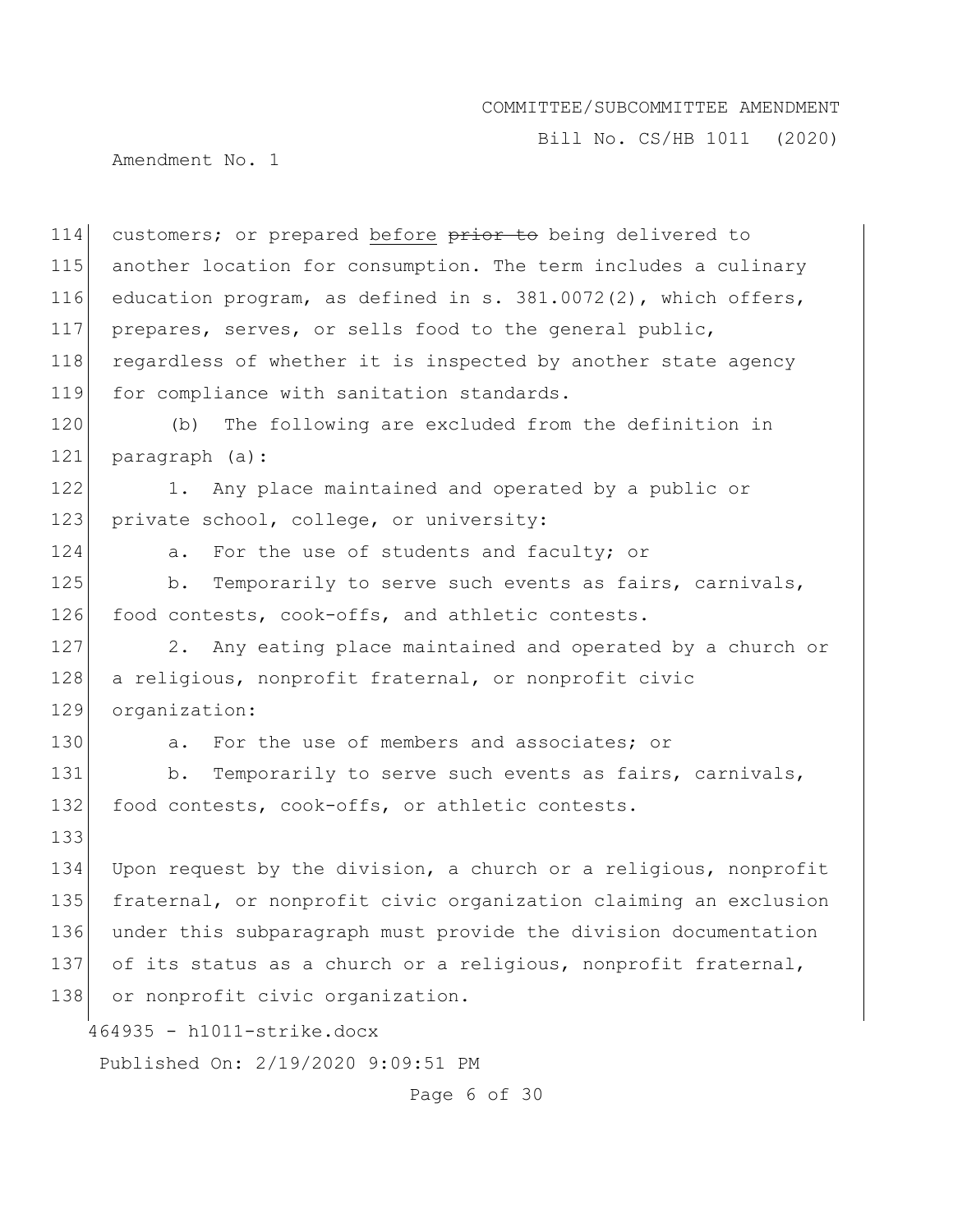Bill No. CS/HB 1011 (2020)

Amendment No. 1

139 3. Any eating place maintained and operated by an 140 individual or entity at a food contest, cook-off, or a temporary 141 event lasting from 1 to 3 days which is hosted by a church or a 142 religious, nonprofit fraternal, or nonprofit civic organization. 143 Upon request by the division, the event host must provide the 144 division documentation of its status as a church or a religious, 145 nonprofit fraternal, or nonprofit civic organization. 146 4. Any eating place located on an airplane, train, bus, or 147 | watercraft which is a common carrier. 148 5. Any eating place maintained by a facility certified or 149 licensed and regulated by the Agency for Health Care 150 Administration or the Department of Children and Families or 151 other similar place that is regulated under s. 381.0072. 152 6. Any place of business issued a permit or inspected by 153 the Department of Agriculture and Consumer Services under s. 154 500.12. 155 7. Any place of business where the food available for 156 consumption is limited to ice, beverages with or without 157 garnishment, popcorn, or prepackaged items sold without 158 additions or preparation. 159 8. Any theater, if the primary use is as a theater and if 160 patron service is limited to food items customarily served to 161 the admittees of theaters.

464935 - h1011-strike.docx Published On: 2/19/2020 9:09:51 PM

Page 7 of 30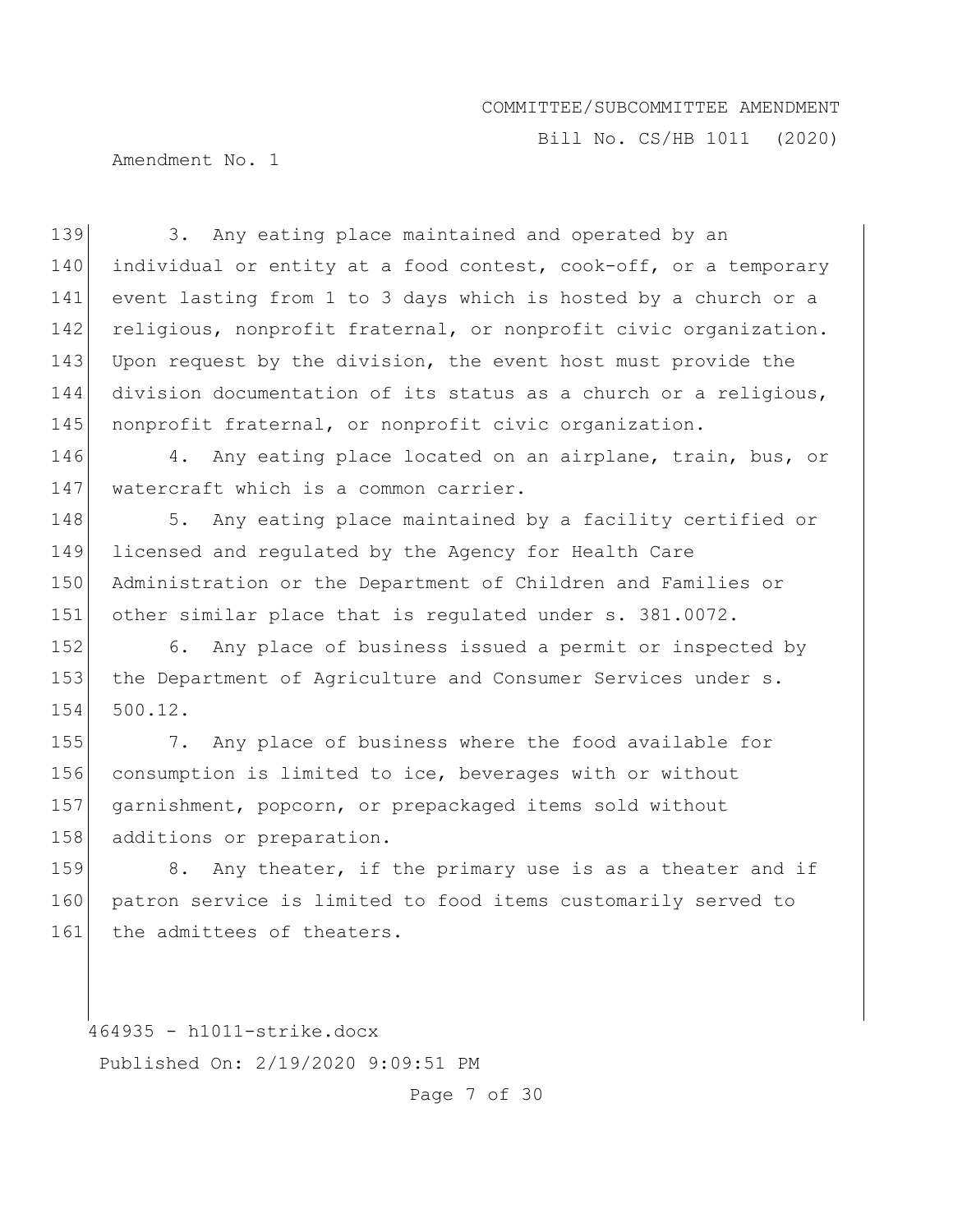Bill No. CS/HB 1011 (2020)

Amendment No. 1

162 9. Any vending machine that dispenses any food or 163 beverages other than potentially hazardous foods, as defined by 164 division rule.

165 10. Any vending machine that dispenses potentially 166 hazardous food and which is located in a facility regulated 167 under s. 381.0072.

168 11. Any research and development test kitchen limited to 169 the use of employees and which is not open to the general 170 public.

171  $(11)$   $(7)$  "Single complex of buildings" means all buildings 172 or structures that are owned, managed, controlled, or operated 173 under one business name and are situated on the same tract or 174 plot of land that is not separated by a public street or 175 highway.

176  $(12)$   $(8)$  "Temporary food service event" means any event of 177 30 days or less in duration where food is prepared, served, or 178 sold to the general public.

179  $(13)$   $(9)$  "Theme park or entertainment complex" means a 180 complex comprised of at least 25 contiguous acres owned and 181 controlled by the same business entity and which contains 182 permanent exhibitions and a variety of recreational activities 183 and has a minimum of 1 million visitors annually.

464935 - h1011-strike.docx 184  $(14)$   $(10)$  "Third-party provider" means, for purposes of s. 185 509.049, any provider of an approved food safety training 186 program that provides training or such a training program to a

Published On: 2/19/2020 9:09:51 PM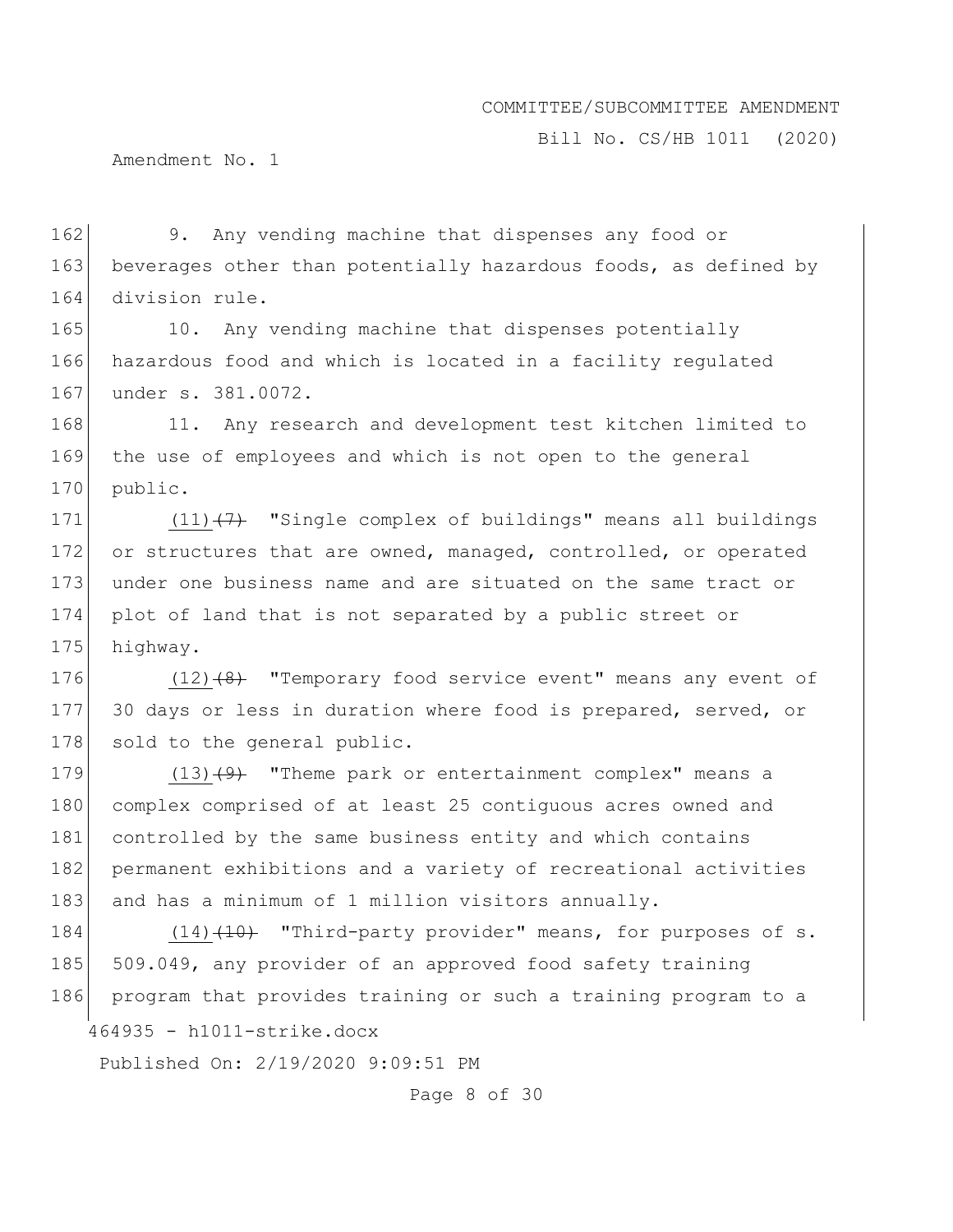Bill No. CS/HB 1011 (2020)

Amendment No. 1

187 public food service establishment that is not under common 188 ownership or control with the provider.

189 (15)<del>(13)</del> "Transient" means a quest in transient occupancy.

190 (16)<del>(11)</del> "Transient establishment" means any public 191 lodging establishment that is rented or leased to quests by an 192 operator whose intention is that such guests' occupancy will be 193 temporary.

194  $(17)$   $(12)$  "Transient occupancy" means occupancy when it is 195 the intention of the parties that the occupancy will be 196 temporary. There is a rebuttable presumption that, when the 197 dwelling unit occupied is not the sole residence of the guest, 198 the occupancy is transient.

199 Section 2. Paragraph (c) of subsection (3) and subsection 200  $(7)$  of section 509.032, Florida Statutes, are amended to read: 201 509.032 Duties.—

202 (3) SANITARY STANDARDS; EMERGENCIES; TEMPORARY FOOD 203 SERVICE EVENTS.—The division shall:

204 (c) Administer a public notification process for temporary 205 food service events and distribute educational materials that 206 address safe food storage, preparation, and service procedures.

207 1. Sponsors of temporary food service events shall notify 208 the division not less than 3 days before the scheduled event of 209 the type of food service proposed, the time and location of the 210 event, a complete list of food service vendors participating in 211 the event, the number of individual food service facilities each

464935 - h1011-strike.docx

Published On: 2/19/2020 9:09:51 PM

Page 9 of 30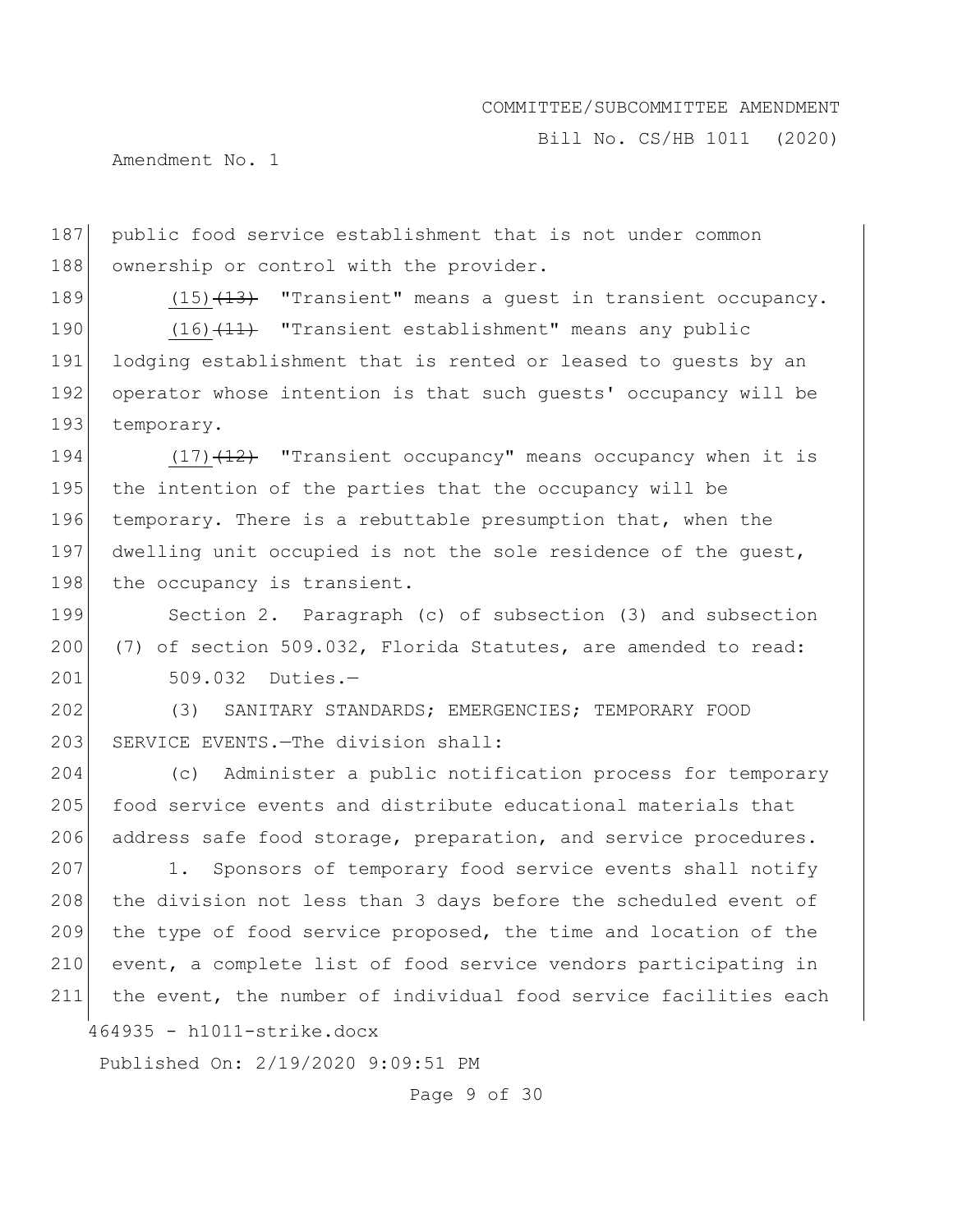Bill No. CS/HB 1011 (2020)

Amendment No. 1

 vendor will operate at the event, and the identification number of each food service vendor's current license as a public food service establishment or temporary food service event licensee. Notification may be completed orally, by telephone, in person, or in writing. A public food service establishment or food service vendor may not use this notification process to 218 circumvent the license requirements of this chapter.

 $219$  2. The division shall keep a record of all notifications 220 received for proposed temporary food service events and shall 221 provide appropriate educational materials to the event sponsors 222 and notify the event sponsors of the availability of the food-223 recovery brochure developed under s. 595.420.

224 3.a. Unless excluded under s. 509.013  $\frac{13(5)(13)}{13(5)}$ 225 public food service establishment or other food service vendor 226 must obtain one of the following classes of license from the 227 division: an individual license, for a fee of no more than \$105, 228 for each temporary food service event in which it participates; 229 or an annual license, for a fee of no more than  $$1,000$ , that 230 entitles the licensee to participate in an unlimited number of 231 food service events during the license period. The division 232 shall establish license fees, by rule, and may limit the number 233 of food service facilities a licensee may operate at a 234 particular temporary food service event under a single license.

464935 - h1011-strike.docx Published On: 2/19/2020 9:09:51 PM

Page 10 of 30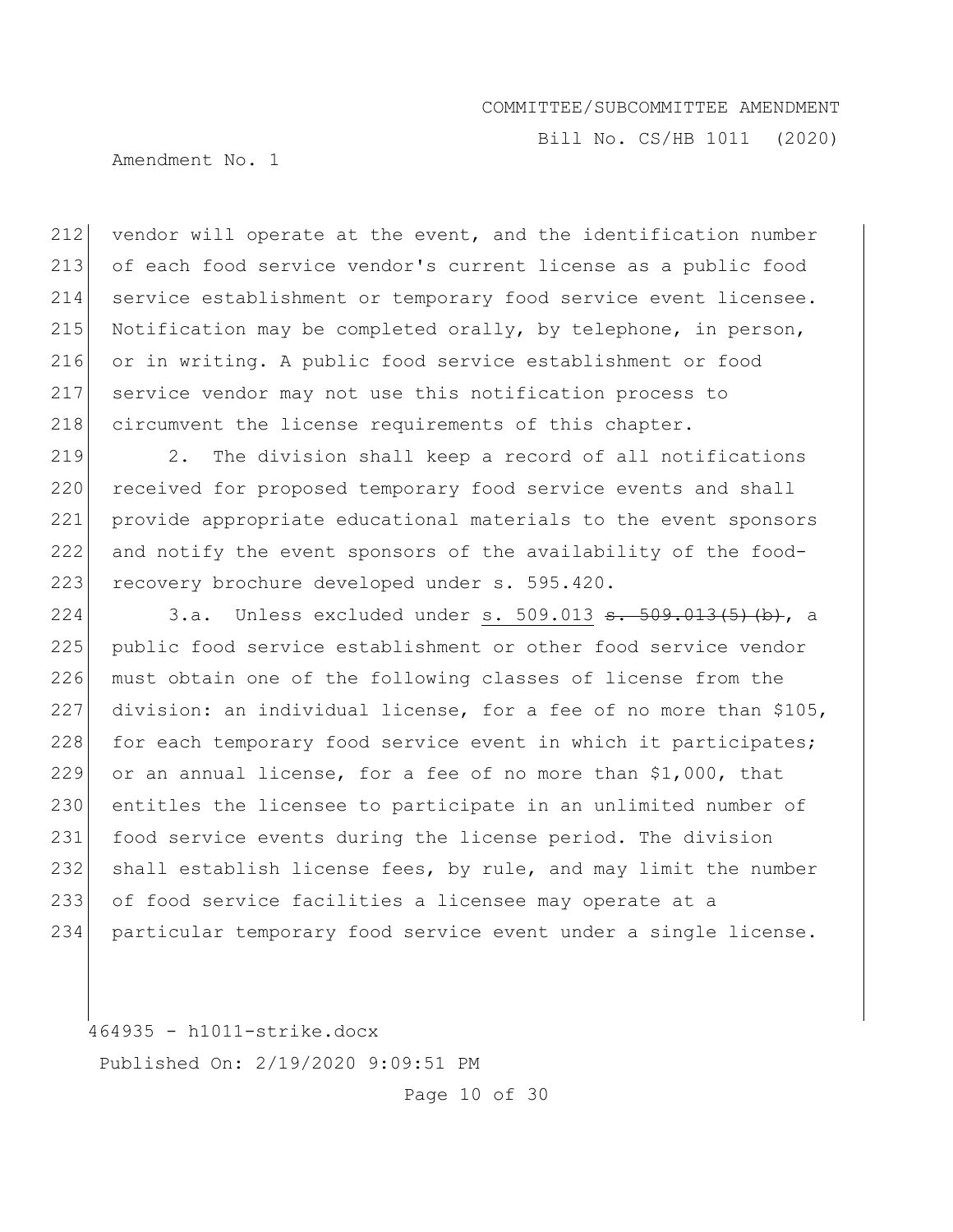Bill No. CS/HB 1011 (2020)

Amendment No. 1

235 b. Public food service establishments holding current 236 licenses from the division may operate under the regulations of 237 such a license at temporary food service events.

238 (7) PREEMPTION AUTHORITY.

239 (a) The requlation of public lodging establishments, 240 including vacation rentals, and public food service 241 establishments, including, but not limited to, sanitation 242 standards, licensing, inspections, training and testing of 243 personnel, and matters related to the nutritional content and 244 marketing of foods offered in such establishments, is expressly 245 preempted to the state. A local law, ordinance, or regulation 246 may not allow or require the local inspection or licensing of 247 public lodging establishments, including vacation rentals, or 248 public food service establishments. This paragraph does not 249 preempt the authority of a local government or local enforcement 250 district to conduct inspections of public lodging and public 251 food service establishments for compliance with the Florida 252 Building Code and the Florida Fire Prevention Code, pursuant to 253 ss. 553.80 and 633.206.

464935 - h1011-strike.docx 254 (b) A local law, ordinance, or regulation may regulate 255 activities that arise when a property is used as a vacation 256 rental if the law, ordinance, or regulation applies uniformly to 257 all residential properties without regard to whether the 258 property is used as a vacation rental as defined in  $s. 509.242$ , 259 the property is used as a long-term rental subject to chapter

Published On: 2/19/2020 9:09:51 PM

Page 11 of 30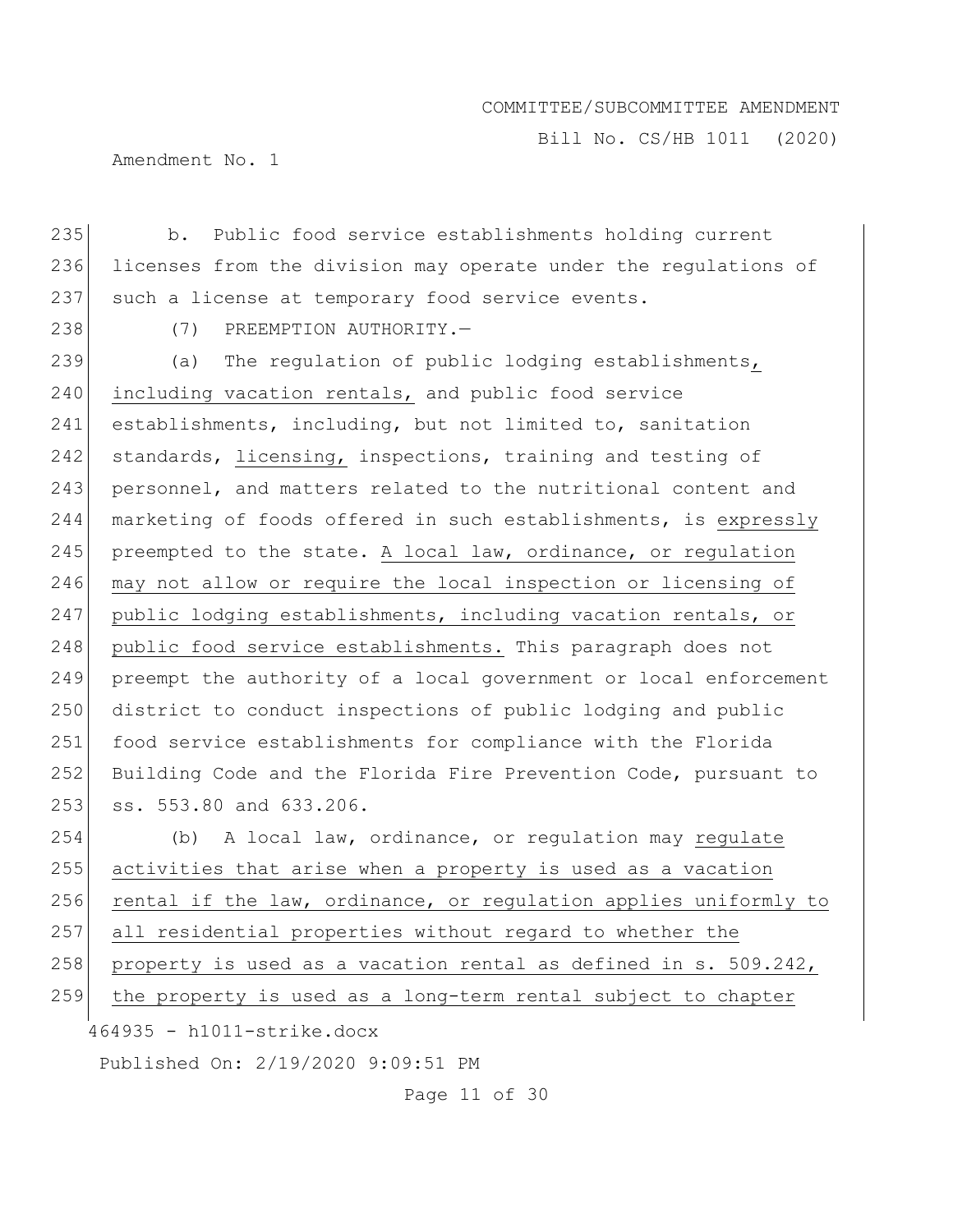Bill No. CS/HB 1011 (2020)

Amendment No. 1

260 83, or the property owner chooses not to rent the property. 261 However, a local law, ordinance, or regulation may not prohibit 262 vacation rentals or regulate the duration or frequency of <del>rental</del> 263 of vacation rentals. The prohibitions set forth in this 264 paragraph do This paragraph does not apply to any local law, 265 ordinance, or regulation adopted on or before June 1, 2011, 266 including when such law, ordinance, or regulation is being 267 amended to be less restrictive with regard to a prohibition, or 268 duration, or frequency regulation.

269 (c) Paragraph (b) and the provisions of paragraph (a) 270 relating to the licensing of vacation rentals do does not apply 271 to any local law, ordinance, or regulation adopted on or before 272 June 1, 2011, in any jurisdiction within exclusively relating to 273 property valuation as a criterion for vacation rental if the 274 local law, ordinance, or requiation is required to be approved 275 by the state land planning agency pursuant to an area of 276 critical state concern, as designated by s. 380.0552 or chapter 277 28-36, Florida Administrative Code. Any such local law, 278 ordinance, or regulation may be amended so long as the amendment 279 is not more restrictive than the existing law, ordinance, or 280 regulation. 281 (d) The regulation of advertising platforms is preempted 282 to the state and shall be regulated under this chapter

283 designation.

464935 - h1011-strike.docx

Published On: 2/19/2020 9:09:51 PM

Page 12 of 30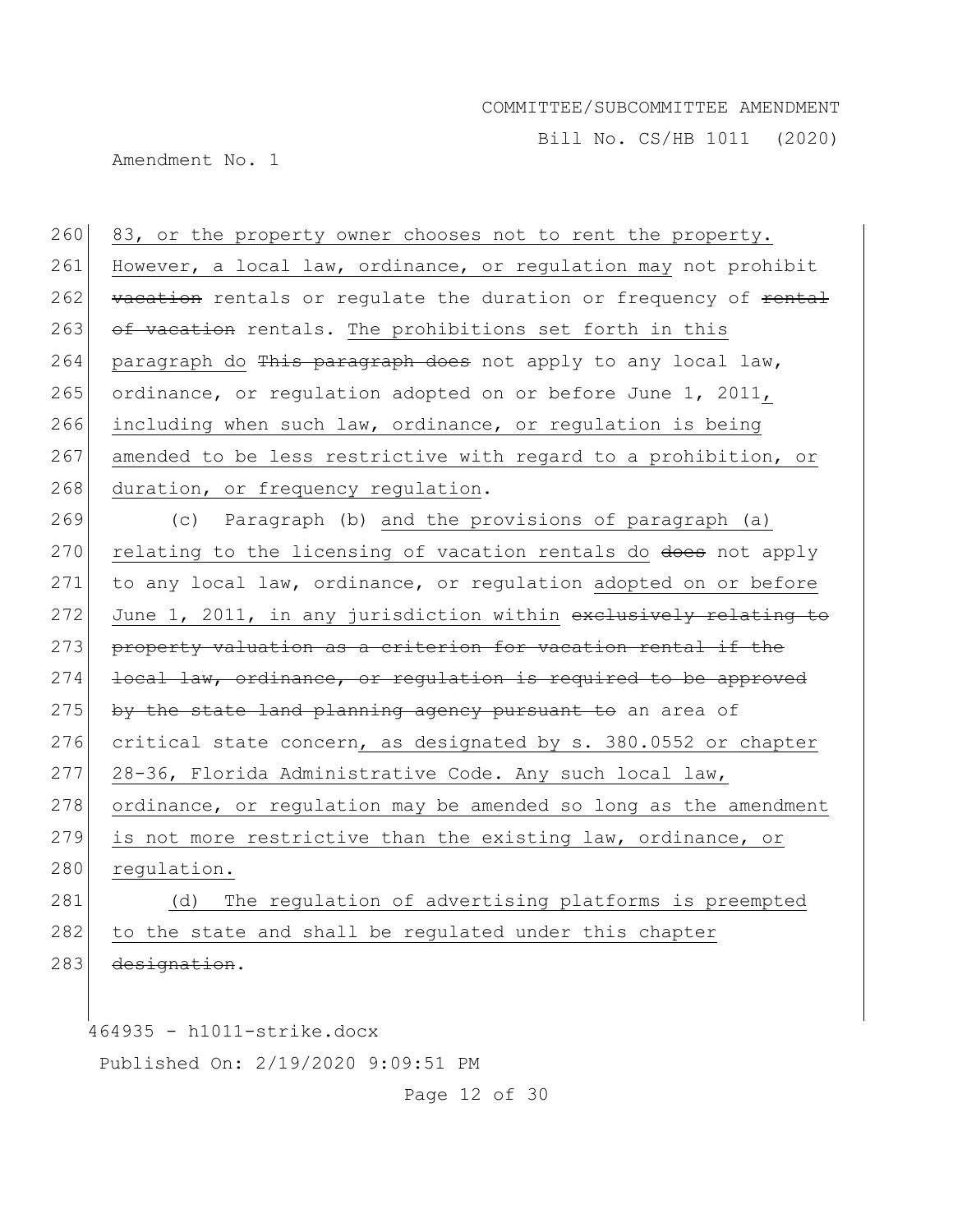Bill No. CS/HB 1011 (2020)

Amendment No. 1

| 284 | Section 3. Effective January 1, 2021, subsection (3) of          |
|-----|------------------------------------------------------------------|
| 285 | section 509.241, Florida Statutes, is amended to read:           |
| 286 | 509.241 Licenses required; exceptions.-                          |
| 287 | (3) DISPLAY OF LICENSE. - Any license issued by the division     |
| 288 | must shall be conspicuously displayed to the public inside in    |
| 289 | the office or lobby of the licensed establishment. Public food   |
| 290 | service establishments that which offer catering services must   |
| 291 | shall display their license number on all advertising for        |
| 292 | catering services. The owner or operator of a vacation rental    |
| 293 | offered for transient occupancy through an advertising platform  |
| 294 | must also display the vacation rental license number and the     |
| 295 | applicable Florida sales tax registration and tourist            |
| 296 | development tax account numbers under which such taxes must be   |
| 297 | paid for each rental of the property as a vacation rental.       |
| 298 | Section 4. Effective January 1, 2021, section 509.243,           |
| 299 | Florida Statutes, is created to read:                            |
| 300 | 509.243 Advertising platforms.-                                  |
| 301 | (1) (a) An advertising platform must require that a person       |
| 302 | who places an advertisement for the rental of a vacation rental: |
| 303 | Include in the advertisement the vacation rental<br>1.           |
| 304 | license number and the applicable Florida sales tax registration |
| 305 | and tourist development tax account numbers under which such     |
| 306 | taxes must be paid before the advertisement may be listed; and   |
| 307 | Attest to the best of their knowledge that the license<br>2.     |
| 308 | number for the vacation rental property and the applicable tax   |
|     | 464935 - h1011-strike.docx                                       |
|     | Published On: 2/19/2020 9:09:51 PM                               |

Page 13 of 30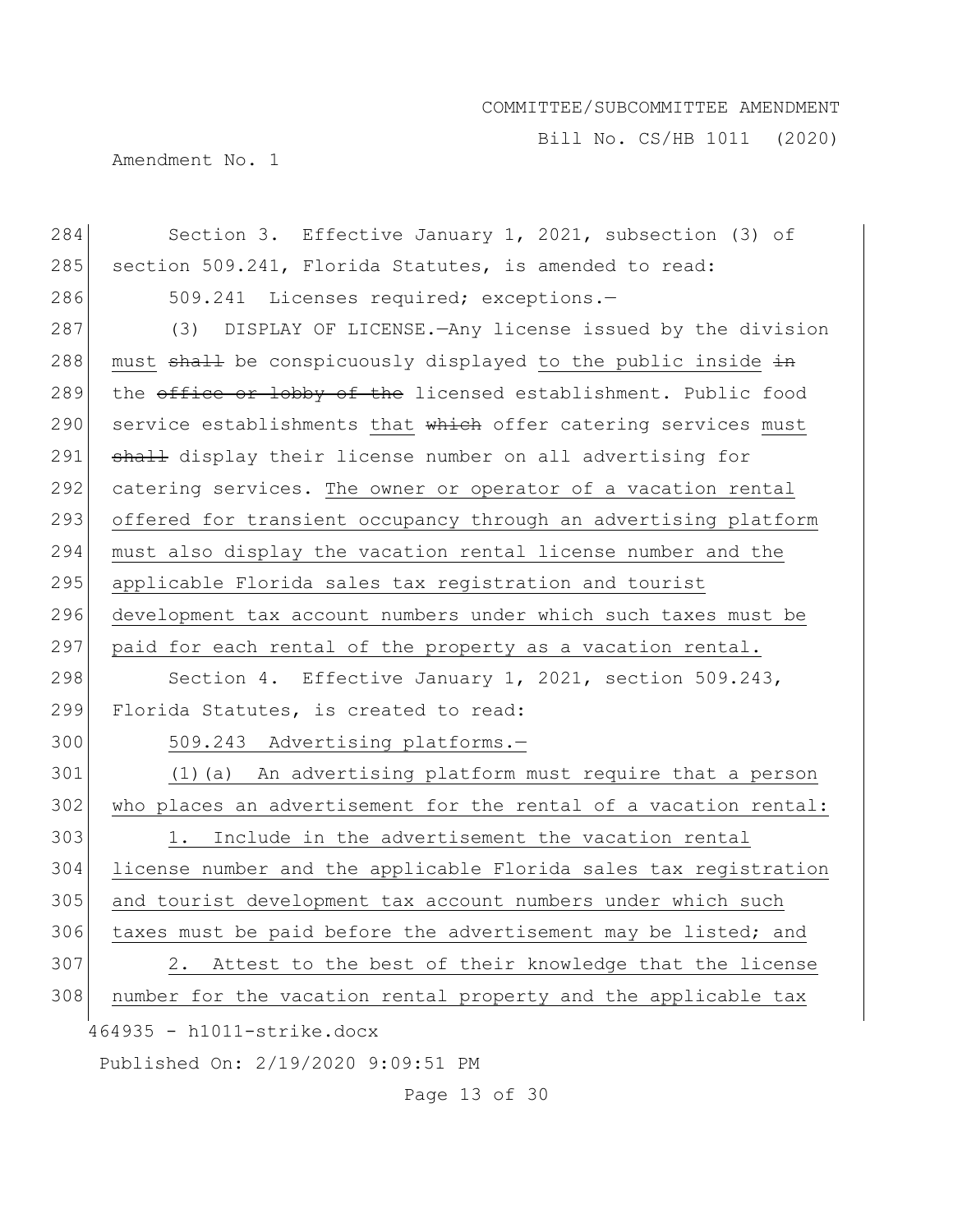Bill No. CS/HB 1011 (2020)

Amendment No. 1

| 309 | numbers are current, valid, and accurately stated in the         |
|-----|------------------------------------------------------------------|
| 310 | advertisement.                                                   |
| 311 | An advertising platform must display the vacation<br>(b)         |
| 312 | rental license number and applicable Florida sales tax           |
| 313 | registration and tourist development tax numbers. The            |
| 314 | advertising platform must verify that the vacation rental        |
| 315 | license number provided by the owner or operator is valid and    |
| 316 | applies to the subject vacation rental before publishing the     |
| 317 | advertisement on its platform and again at the end of each       |
| 318 | calendar quarter that the advertisement remains on its platform. |
| 319 | The division shall maintain vacation rental license<br>(C)       |
| 320 | information in a readily accessible electronic format that is    |
| 321 | sufficient to facilitate prompt compliance with the requirements |
| 322 | of this subsection by an advertising platform or a person        |
| 323 | placing an advertisement on an advertising platform for          |
| 324 | transient rental of a vacation rental.                           |
| 325 | An advertising platform must provide to the division<br>(2)      |
| 326 | on a quarterly basis, by file transfer protocol or electronic    |
| 327 | data exchange file, a list of all vacation rentals located in    |
| 328 | this state that are advertised on its platform, along with the   |
| 329 | following information for each vacation rental:                  |
| 330 | The uniform resource locator for the Internet address<br>(a)     |
| 331 | of the vacation rental advertisement.                            |
| 332 | Unless otherwise stated in the vacation rental<br>(b)            |
| 333 | advertisement at the Internet address provided pursuant to       |
|     | 464935 - h1011-strike.docx                                       |
|     | Published On: 2/19/2020 9:09:51 PM                               |
|     | Page 14 of 30                                                    |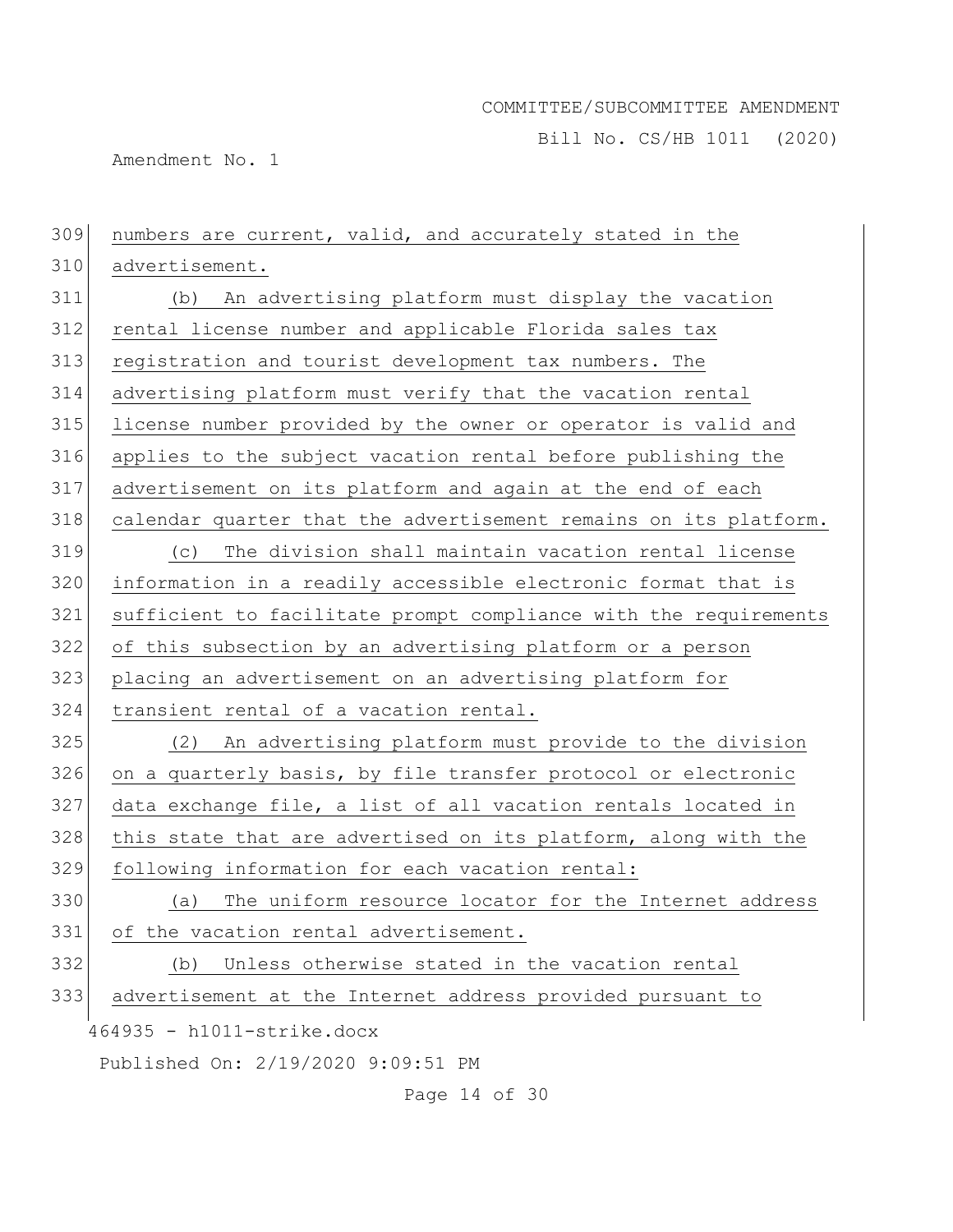Bill No. CS/HB 1011 (2020)

Amendment No. 1

464935 - h1011-strike.docx Published On: 2/19/2020 9:09:51 PM paragraph (a), the physical address of the vacation rental, 335 including any unit designation, the vacation rental license number provided by the owner or operator, and the applicable Florida sales tax registration and tourist development tax account numbers under which taxes will be remitted for the 339 rentals commenced through the advertisement. (3) An advertising platform must remove from public view 341 an advertisement or listing from its online application, software, website, or system within 15 business days after being notified by the division in writing that the subject advertisement or listing for the rental of a vacation rental located in this state fails to display a valid license number issued by the division. (4) If a guest uses a payment system on or through an advertising platform to pay for the rental of a vacation rental located in this state, the advertising platform shall collect and remit all taxes imposed under chapters 125 and 212 on the total rental amount charged by the owner or operator for the use of the vacation rental under ss. 125.0104 and 212.03. (5) If the division has probable cause to believe that a person not licensed by the division has violated this chapter, 355 or any rule adopted pursuant thereto, the division may issue and deliver to such person a notice to cease and desist from the violation. The issuance of a notice to cease and desist does not 358 constitute agency action for which a hearing under ss. 120.569

Page 15 of 30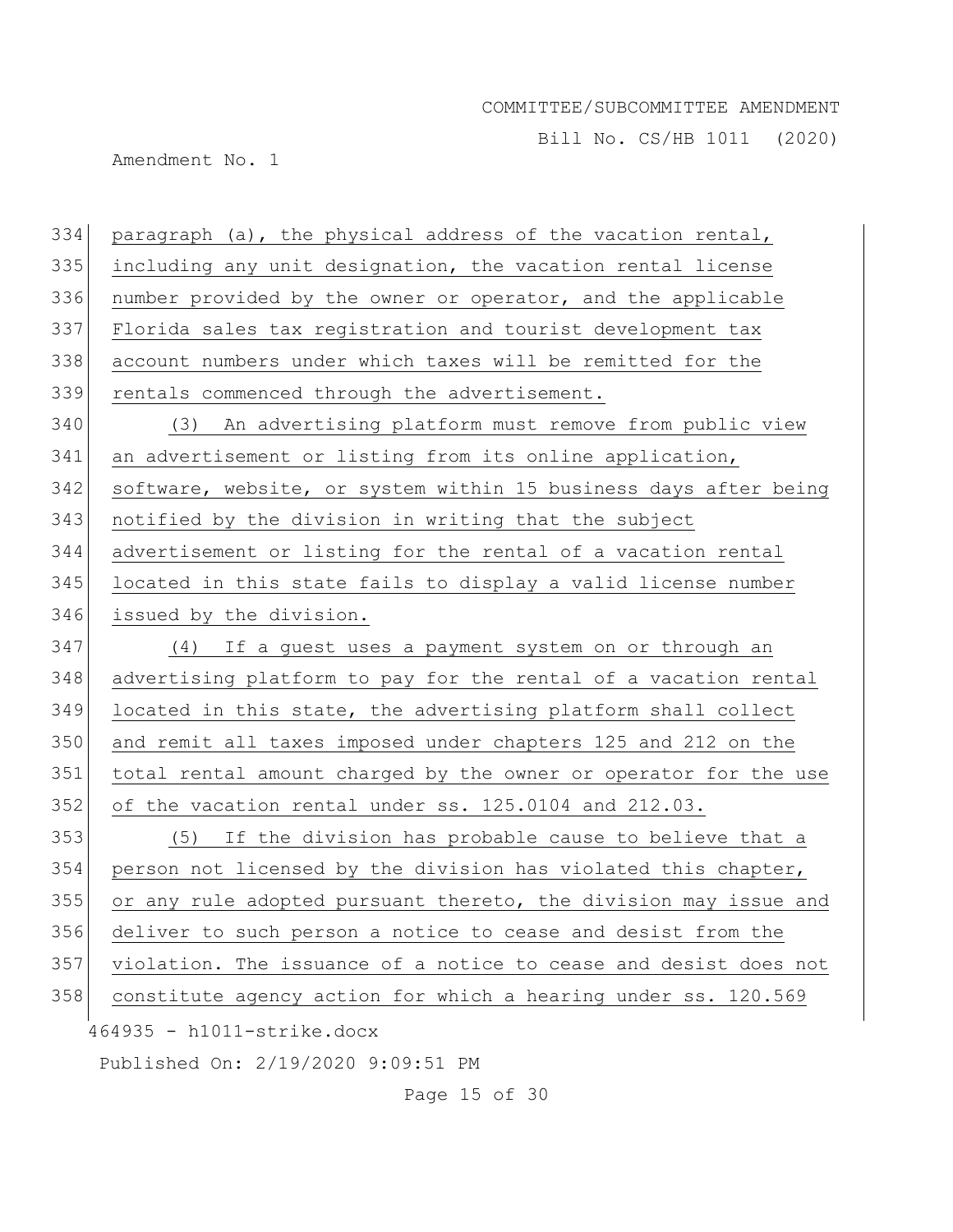Bill No. CS/HB 1011 (2020)

Amendment No. 1

| 359 | and 120.57 may be sought. For the purpose of enforcing a cease   |
|-----|------------------------------------------------------------------|
| 360 | and desist notice, the division may file a proceeding in the     |
| 361 | name of the state seeking the issuance of an injunction or a     |
| 362 | writ of mandamus against any person who violates any provision   |
| 363 | of the notice. If the department is required to seek enforcement |
| 364 | of the notice for a penalty pursuant to s. 120.569, it is        |
| 365 | entitled to collect its attorney fees and costs, together with   |
| 366 | any cost of collection.                                          |
| 367 | (6) Advertising platforms must adopt an antidiscrimination       |
| 368 | policy to help prevent discrimination among its users and must   |
| 369 | inform all users of their services that it is illegal to refuse  |
| 370 | accommodation to an individual based on race, creed, color, sex, |
| 371 | pregnancy, physical disability, or national origin pursuant to   |
| 372 | s. 509.092.                                                      |
| 373 | Section 5. Subsection (2) of section 212.03, Florida             |
| 374 | Statutes is amended to read:                                     |
| 375 | 212.03 Transient rentals tax; rate, procedure,                   |
| 376 | enforcement, exemptions.-                                        |
| 377 | (2) (a) The tax provided for herein shall be in addition to      |
| 378 | the total amount of the rental, shall be charged by the lessor   |
| 379 | or person receiving the rent in and by said rental arrangement   |
| 380 | to the lessee or person paying the rental, and shall be due and  |
| 381 | payable at the time of the receipt of such rental payment by the |
| 382 | lessor or person, as defined in this chapter, who receives said  |
| 383 | rental or payment. The owner, lessor, or person receiving the    |
|     | 464935 - h1011-strike.docx                                       |
|     | Published On: 2/19/2020 9:09:51 PM                               |
|     | Page 16 of 30                                                    |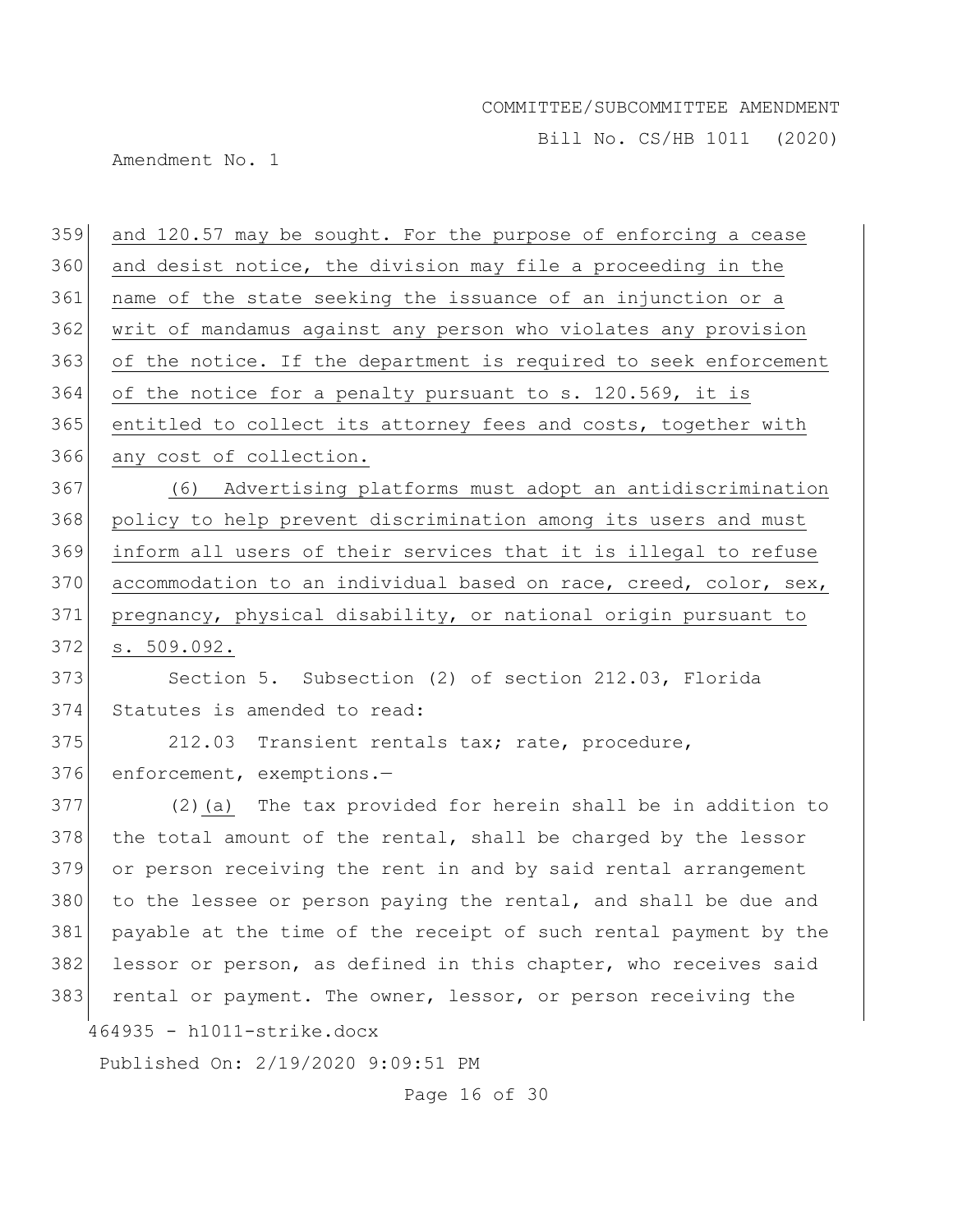Bill No. CS/HB 1011 (2020)

Amendment No. 1

 rent shall remit the tax to the department at the times and in the manner hereinafter provided for dealers to remit taxes under 386 this chapter. The same duties imposed by this chapter upon dealers in tangible personal property respecting the collection 388 and remission of the tax; the making of returns; the keeping of books, records, and accounts; and the compliance with the rules and regulations of the department in the administration of this chapter shall apply to and be binding upon all persons who 392 manage or operate hotels, apartment houses, roominghouses, tourist and trailer camps, and the rental of condominium units, and to all persons who collect or receive such rents on behalf 395 of such owner or lessor taxable under this chapter.

396 (b) If a guest uses a payment system on or through an 397 advertising platform, as defined in s. 509.013, to pay for the 398 rental of a vacation rental located in this state, the 399 advertising platform shall collect and remit all taxes imposed 400 under chapters 125 and 212 on the total rental amount charged by 401 the owner or operator for the use of the vacation rental under 402 s. 125.0104 and this section. In order to facilitate the 403 remittance of such taxes, the department and counties that have 404 elected to self-administer the taxes imposed under chapter 125 405 must allow advertising platforms to register, collect and remit 406 such taxes. 407 Section 6. Subsection (12) of section 159.27, Florida

408 Statutes, is amended to read:

464935 - h1011-strike.docx

Published On: 2/19/2020 9:09:51 PM

Page 17 of 30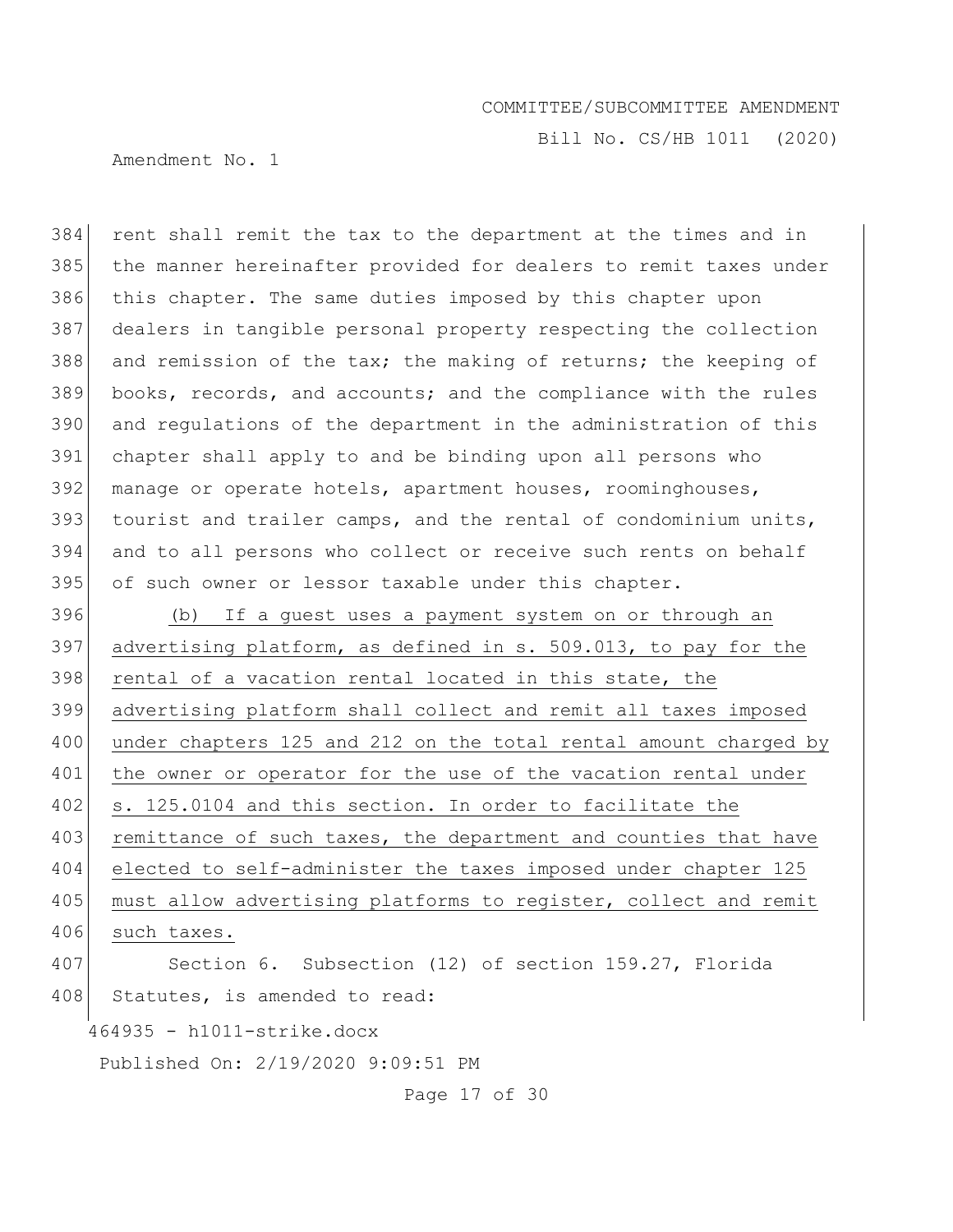Bill No. CS/HB 1011 (2020)

Amendment No. 1

409 159.27 Definitions.—The following words and terms, unless 410 the context clearly indicates a different meaning, shall have 411 the following meanings:

 (12) "Public lodging or restaurant facility" means property used for any public lodging establishment as defined in s. 509.242 or public food service establishment as defined in s.  $\vert$  509.013 <del>s. 509.013(5)</del> if it is part of the complex of, or 416 necessary to, another facility qualifying under this part.

417 Section 7. Paragraph (jj) of subsection (7) of section 418 212.08, Florida Statutes, is amended to read:

419 212.08 Sales, rental, use, consumption, distribution, and 420 storage tax; specified exemptions.—The sale at retail, the 421 rental, the use, the consumption, the distribution, and the 422 storage to be used or consumed in this state of the following 423 are hereby specifically exempt from the tax imposed by this 424 chapter.

464935 - h1011-strike.docx 425 (7) MISCELLANEOUS EXEMPTIONS.—Exemptions provided to any 426 entity by this chapter do not inure to any transaction that is 427 otherwise taxable under this chapter when payment is made by a 428 representative or employee of the entity by any means, 429 including, but not limited to, cash, check, or credit card, even 430 when that representative or employee is subsequently reimbursed 431 by the entity. In addition, exemptions provided to any entity by 432 this subsection do not inure to any transaction that is 433 otherwise taxable under this chapter unless the entity has

Published On: 2/19/2020 9:09:51 PM

Page 18 of 30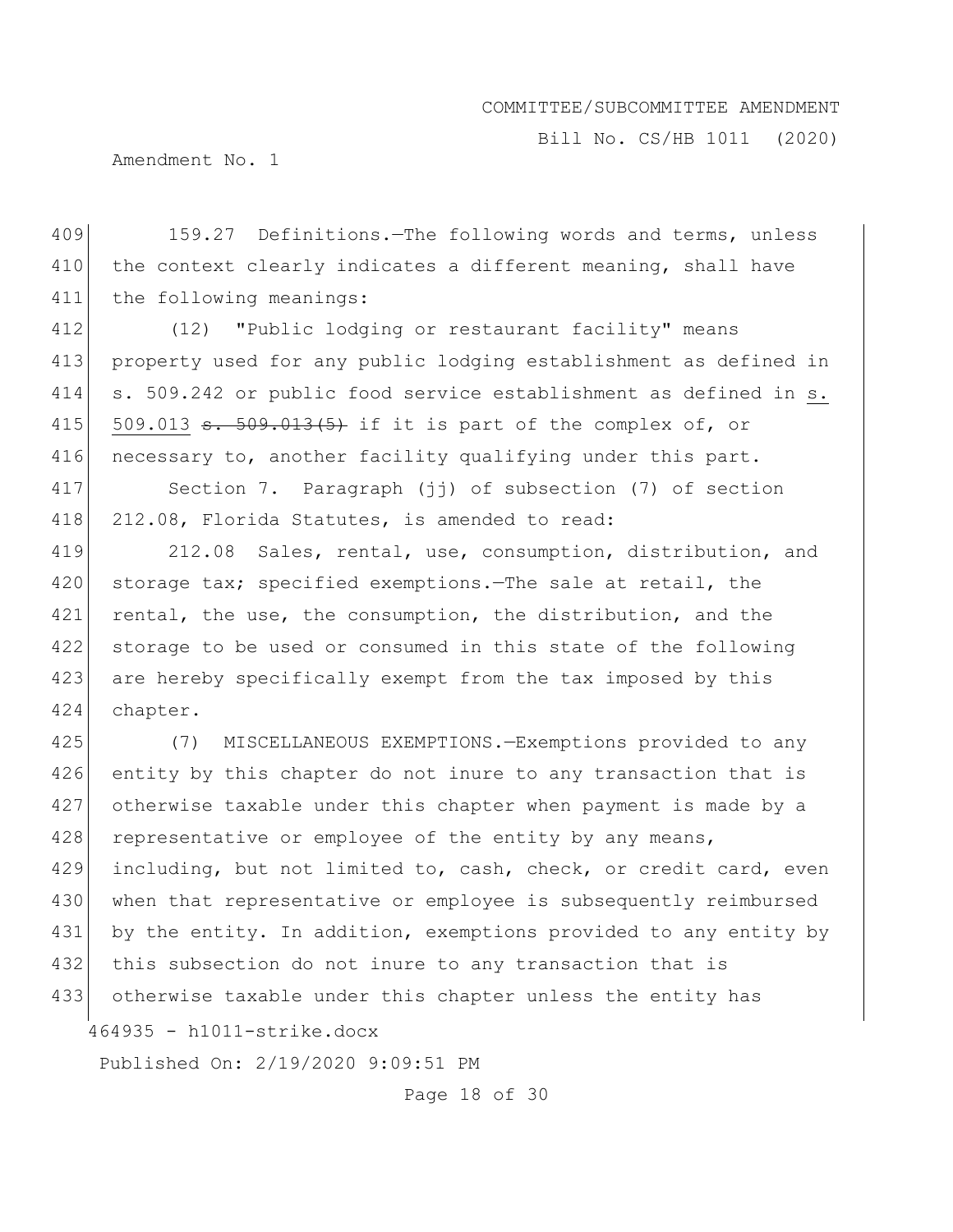Bill No. CS/HB 1011 (2020)

Amendment No. 1

434 obtained a sales tax exemption certificate from the department 435 or the entity obtains or provides other documentation as 436 required by the department. Eligible purchases or leases made 437 with such a certificate must be in strict compliance with this 438 | subsection and departmental rules, and any person who makes an 439 exempt purchase with a certificate that is not in strict 440 compliance with this subsection and the rules is liable for and 441 shall pay the tax. The department may adopt rules to administer 442 this subsection.

443 (jj) Complimentary meals.—Also exempt from the tax imposed 444 by this chapter are food or drinks that are furnished as part of 445 | a packaged room rate by any person offering for rent or lease 446 any transient living accommodations as described in s. 509.013 447  $\sigma$ . 509.013(4)(a) which are licensed under part I of chapter 509 448 and which are subject to the tax under s.  $212.03$ , if a separate 449 charge or specific amount for the food or drinks is not shown. 450 Such food or drinks are considered to be sold at retail as part 451 of the total charge for the transient living accommodations. 452 Moreover, the person offering the accommodations is not 453 considered to be the consumer of items purchased in furnishing 454 such food or drinks and may purchase those items under 455 conditions of a sale for resale.

456 Section 8. Paragraph (b) of subsection (4) of section 457 316.1955, Florida Statutes, is amended to read:

464935 - h1011-strike.docx

Published On: 2/19/2020 9:09:51 PM

Page 19 of 30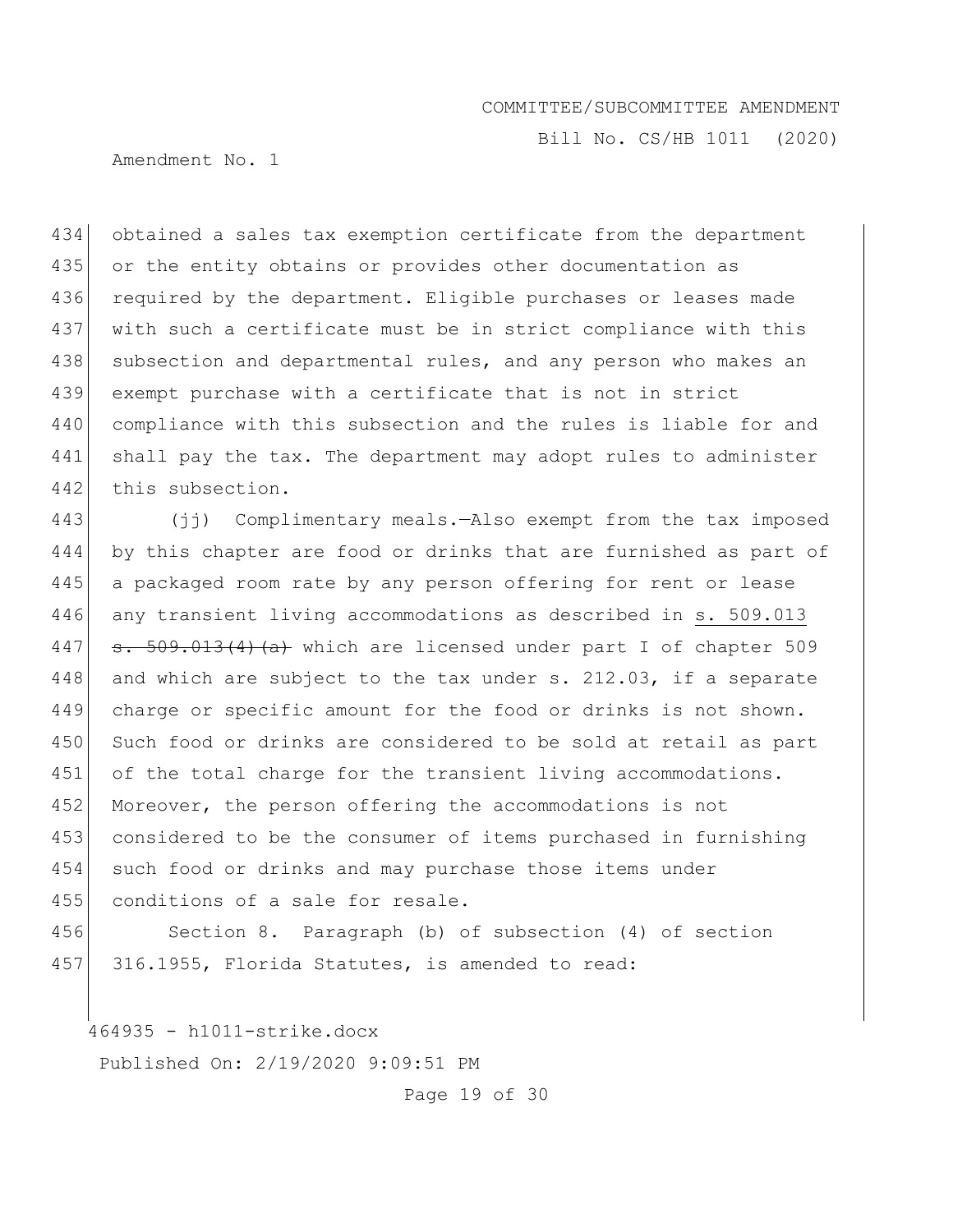Bill No. CS/HB 1011 (2020)

Amendment No. 1

458 316.1955 Enforcement of parking requirements for persons 459 who have disabilities. $-$ 

460 (4)

461 (b) Notwithstanding paragraph (a), a theme park or an 462 entertainment complex as defined in s. 509.013  $\texttt{s.}$  509.013(9) 463 which provides parking in designated areas for persons who have 464 disabilities may allow any vehicle that is transporting a person 465 who has a disability to remain parked in a space reserved for 466 persons who have disabilities throughout the period the theme 467 park is open to the public for that day.

468 Section 9. Subsection (5) of section 404.056, Florida 469 Statutes, is amended to read:

470 404.056 Environmental radiation standards and projects; 471 certification of persons performing measurement or mitigation 472 services; mandatory testing; notification on real estate 473 documents; rules.-

474 (5) NOTIFICATION ON REAL ESTATE DOCUMENTS.—Notification 475 shall be provided on at least one document, form, or application 476 executed at the time of, or prior to, contract for sale and 477 purchase of any building or execution of a rental agreement for 478 any building. Such notification shall contain the following 479 language:

464935 - h1011-strike.docx 480 | TRADON GAS: Radon is a naturally occurring radioactive gas 481 that, when it has accumulated in a building in sufficient 482 quantities, may present health risks to persons who are exposed

Published On: 2/19/2020 9:09:51 PM

Page 20 of 30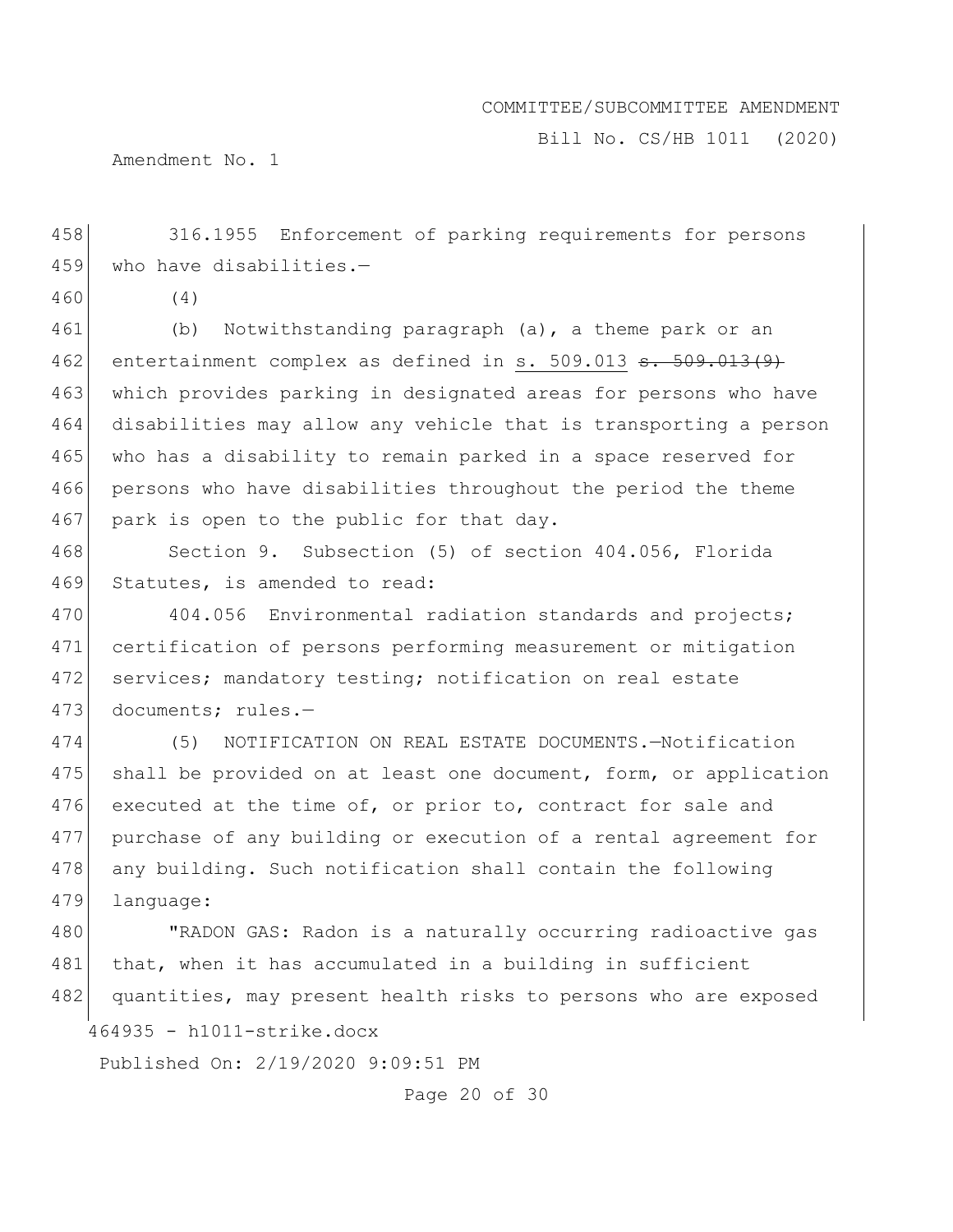Bill No. CS/HB 1011 (2020)

Amendment No. 1

483 to it over time. Levels of radon that exceed federal and state 484 guidelines have been found in buildings in Florida. Additional 485 information regarding radon and radon testing may be obtained 486 from your county health department."

487 The requirements of this subsection do not apply to any 488 residential transient occupancy, as described in s. 509.013 s. 489 509.013(12), provided that such occupancy is 45 days or less in 490 duration.

491 Section 10. Subsection (6) of section 477.0135, Florida 492 Statutes, is amended to read:

493 477.0135 Exemptions.-

494 (6) A license is not required of any individual providing 495 makeup or special effects services in a theme park or 496 entertainment complex to an actor, stunt person, musician, 497 extra, or other talent, or providing makeup or special effects 498 services to the general public. The term "theme park or 499 entertainment complex" has the same meaning as in s. 509.013  $\epsilon$ .  $500 \mid 509.013(9)$ .

501 Section 11. Paragraph (b) of subsection (2) of section 502 509.221, Florida Statutes, is amended to read:

503 509.221 Sanitary regulations.

504 (2)

505 (b) Within a theme park or entertainment complex as 506 defined in s. 509.013  $\leftrightarrow$  509.013(9), the bathrooms are not

464935 - h1011-strike.docx

Published On: 2/19/2020 9:09:51 PM

Page 21 of 30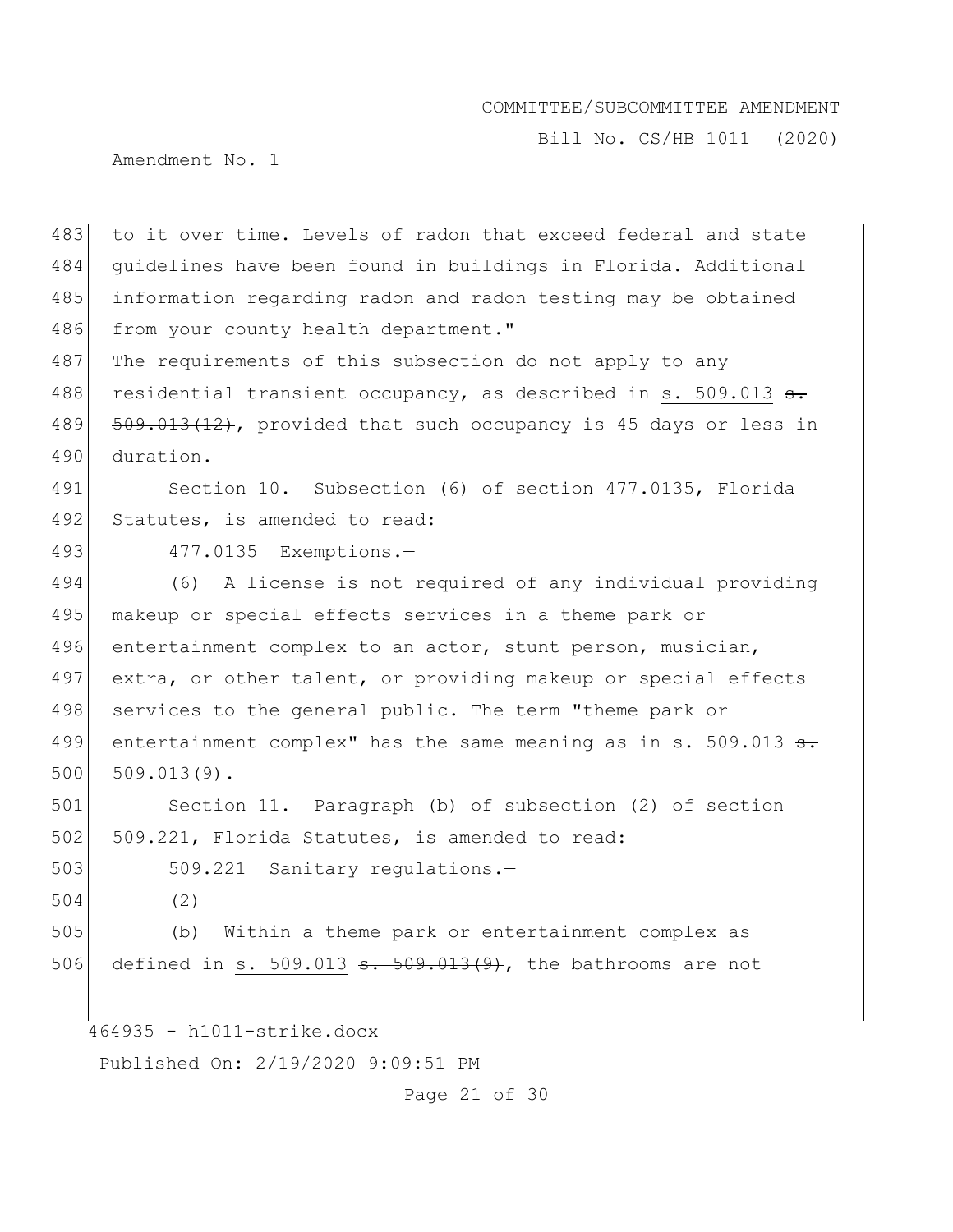Bill No. CS/HB 1011 (2020)

Amendment No. 1

 required to be in the same building as the public food service establishment, so long as they are reasonably accessible. Section 12. Paragraph (b) of subsection (5) of section 510 553.5041, Florida Statutes, is amended to read:

511 553.5041 Parking spaces for persons who have 512 disabilities.—

513 (5) Accessible perpendicular and diagonal accessible 514 parking spaces and loading zones must be designed and located to 515 conform to ss. 502 and 503 of the standards.

 (b) If there are multiple entrances or multiple retail stores, the parking spaces must be dispersed to provide parking 518 at the nearest accessible entrance. If a theme park or an 519 entertainment complex as defined in s. 509.013  $\texttt{s.}$  509.013(9) provides parking in several lots or areas from which access to 521 the theme park or entertainment complex is provided, a single 522 lot or area may be designated for parking by persons who have disabilities, if the lot or area is located on the shortest accessible route to an accessible entrance to the theme park or entertainment complex or to transportation to such an accessible entrance.

527 Section 13. Subsection (2) of section 705.17, Florida 528 Statutes, is amended to read:

529 705.17 Exceptions.-

464935 - h1011-strike.docx 530 (2) Sections 705.1015-705.106 do not apply to any personal 531 property lost or abandoned on premises located within a theme

Published On: 2/19/2020 9:09:51 PM

Page 22 of 30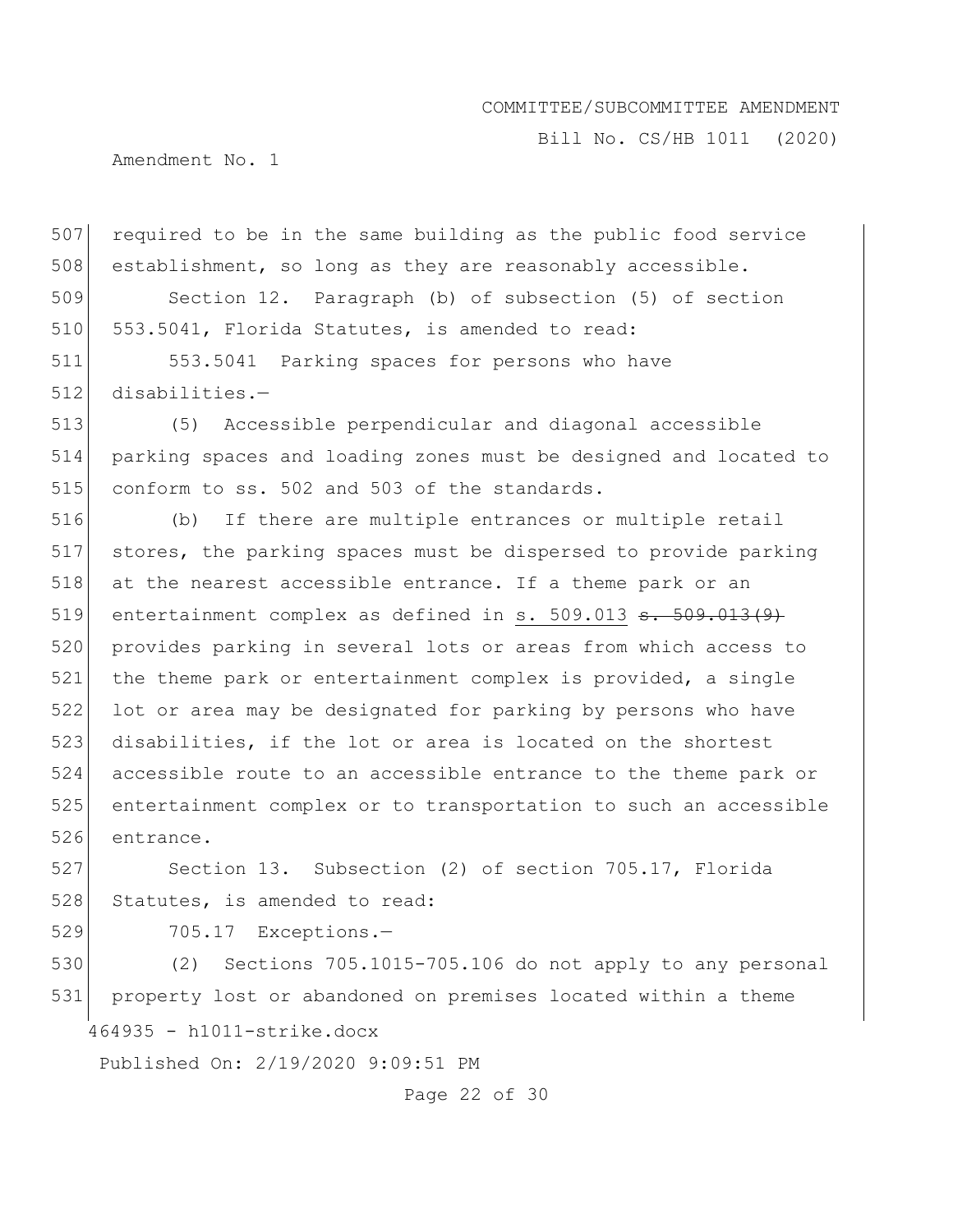Bill No. CS/HB 1011 (2020)

Amendment No. 1

532 park or entertainment complex, as defined in s. 509.013  $\epsilon$ .  $\left[509.013(9)\right]$ , or operated as a zoo, a museum, or an aquarium, or on the premises of a public food service establishment or a public lodging establishment licensed under part I of chapter 536 509, if the owner or operator of such premises elects to comply with s. 705.185.

538 Section 14. Section 705.185, Florida Statutes, is amended 539 to read:

540 705.185 Disposal of personal property lost or abandoned on 541 the premises of certain facilities.—When any lost or abandoned 542 personal property is found on premises located within a theme 543 park or entertainment complex, as defined in s. 509.013  $\epsilon$ .  $544$   $509.013(9)$ , or operated as a zoo, a museum, or an aquarium, or 545 on the premises of a public food service establishment or a 546 public lodging establishment licensed under part I of chapter 547 509, if the owner or operator of such premises elects to comply 548 with this section, any lost or abandoned property must be 549 delivered to such owner or operator, who must take charge of the 550 property and make a record of the date such property was found. 551 If the property is not claimed by its owner within 30 days after 552 it is found, or a longer period of time as may be deemed 553 appropriate by the owner or operator of the premises, the owner 554 or operator of the premises may not sell and must dispose of the 555 property or donate it to a charitable institution that is exempt 556 from federal income tax under s. 501(c)(3) of the Internal

464935 - h1011-strike.docx

Published On: 2/19/2020 9:09:51 PM

Page 23 of 30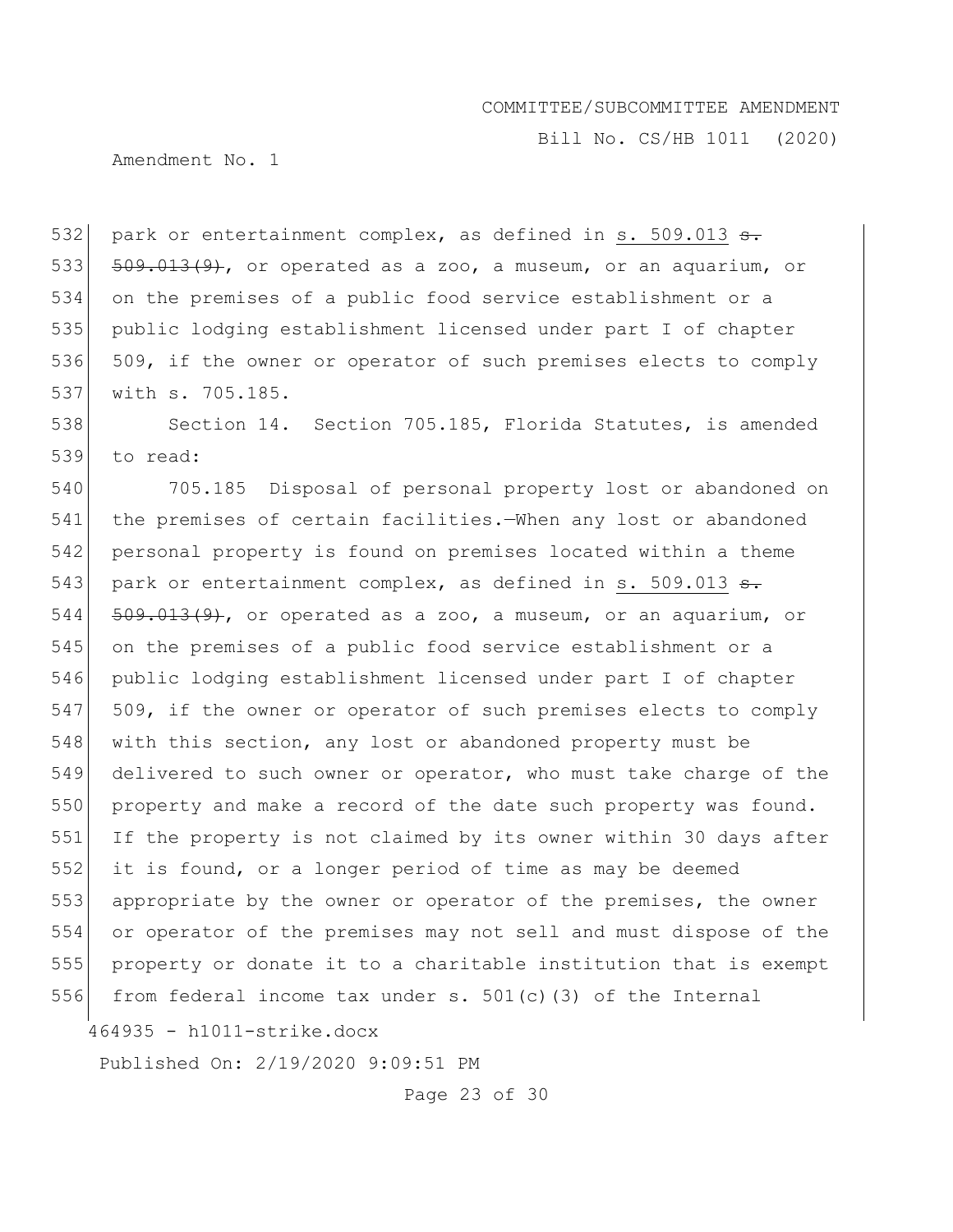Bill No. CS/HB 1011 (2020)

Amendment No. 1

557 Revenue Code for sale or other disposal as the charitable institution deems appropriate. The rightful owner of the property may reclaim the property from the owner or operator of the premises at any time before the disposal or donation of the property in accordance with this section and the established 562 policies and procedures of the owner or operator of the premises. A charitable institution that accepts an electronic device, as defined in s. 815.03(9), access to which is not secured by a password or other personal identification technology, shall make a reasonable effort to delete all personal data from the electronic device before its sale or 568 disposal.

569 Section 15. Section 717.1355, Florida Statutes, is amended 570 to read:

571 717.1355 Theme park and entertainment complex tickets.-572 This chapter does not apply to any tickets for admission to a 573 theme park or entertainment complex as defined in s. 509.013 s. 574 509.013(9), or to any tickets to a permanent exhibition or 575 recreational activity within such theme park or entertainment 576 complex.

577 Section 16. Subsection (8) of section 877.24, Florida 578 Statutes, is amended to read:

579 877.24 Nonapplication of s. 877.22.—Section 877.22 does 580 not apply to a minor who is:

464935 - h1011-strike.docx

Published On: 2/19/2020 9:09:51 PM

Page 24 of 30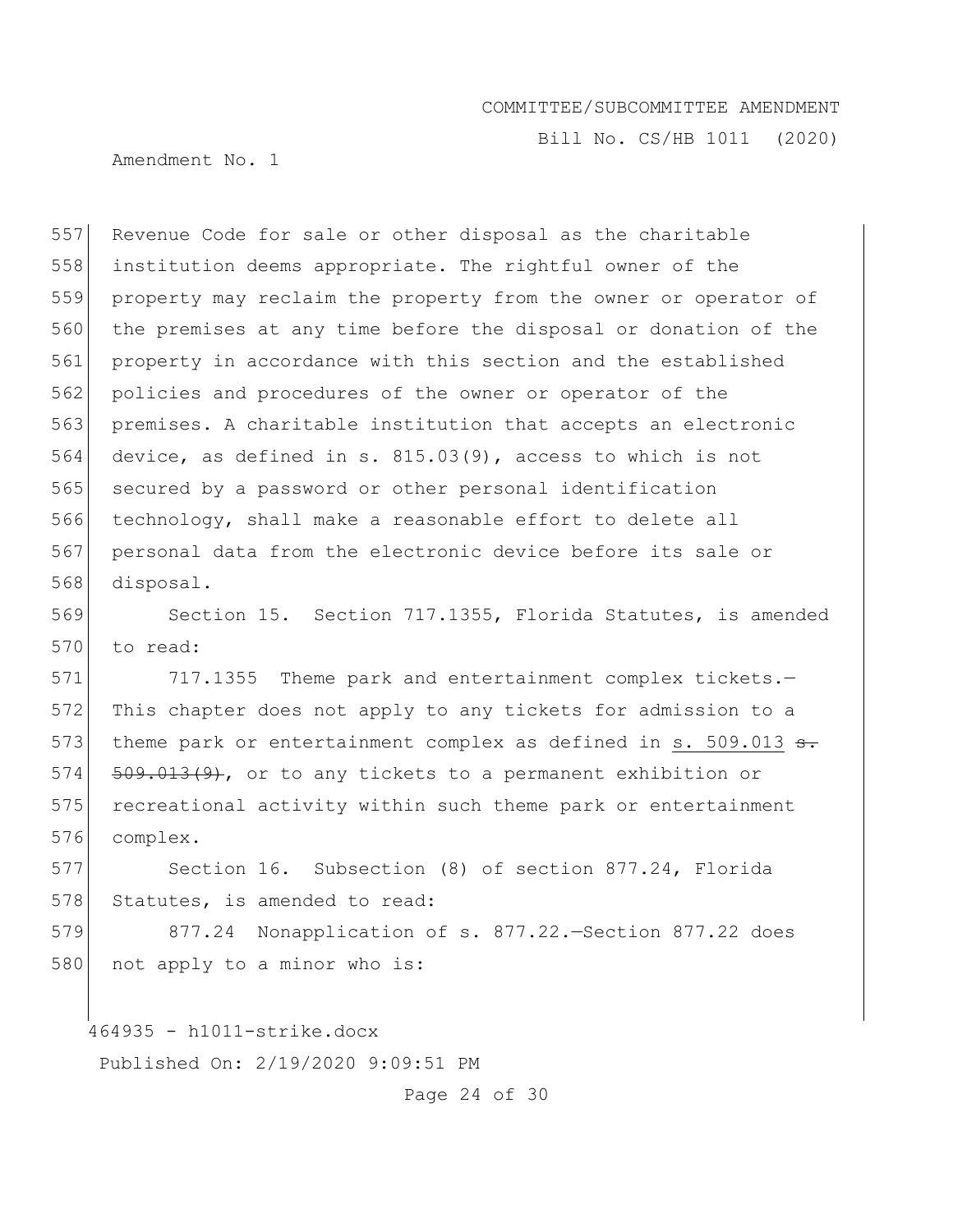Bill No. CS/HB 1011 (2020)

Amendment No. 1

464935 - h1011-strike.docx Published On: 2/19/2020 9:09:51 PM Page 25 of 30 581 (8) Attending an organized event held at and sponsored by 582 a theme park or entertainment complex as defined in s. 509.013  $583$   $\overline{\phantom{0}56.99.013(9)}$ . 584 Section 17. The application of this act shall not 585 supersede any current or future declaration or declaration of 586 condominium adopted pursuant to chapter 718, Florida Statutes, 587 cooperative document adopted pursuant to chapter 719, Florida 588 Statutes, or declaration or declaration of covenant adopted 589 pursuant to chapter 720, Florida Statutes. 590 Section 18. (1) The Department of Revenue is authorized, 591 and all conditions are deemed to be met, to adopt emergency 592 rules pursuant to s.  $120.54(4)$ , Florida Statutes, for the 593 purpose of implementing s. 212.03, Florida Statutes, including 594 establishing procedures to facilitate the remittance of taxes. 595 (2) Notwithstanding any other provision of law, emergency 596 rules adopted pursuant to subsection (1) are effective for 6 597 months after adoption and may be renewed during the pendency of 598 procedures to adopt permanent rules addressing the subject of 599 the emergency rules. 600 (3) This section expires January 1, 2023. 601 Section 19. Paragraphs (n) and (o) of subsection (2) and 602 paragraph (e) of subsection (6) of section 775.21, Florida 603 Statutes, are amended to read: 604 775.21 The Florida Sexual Predators  $Act.$ 605 (2) DEFINITIONS.—As used in this section, the term: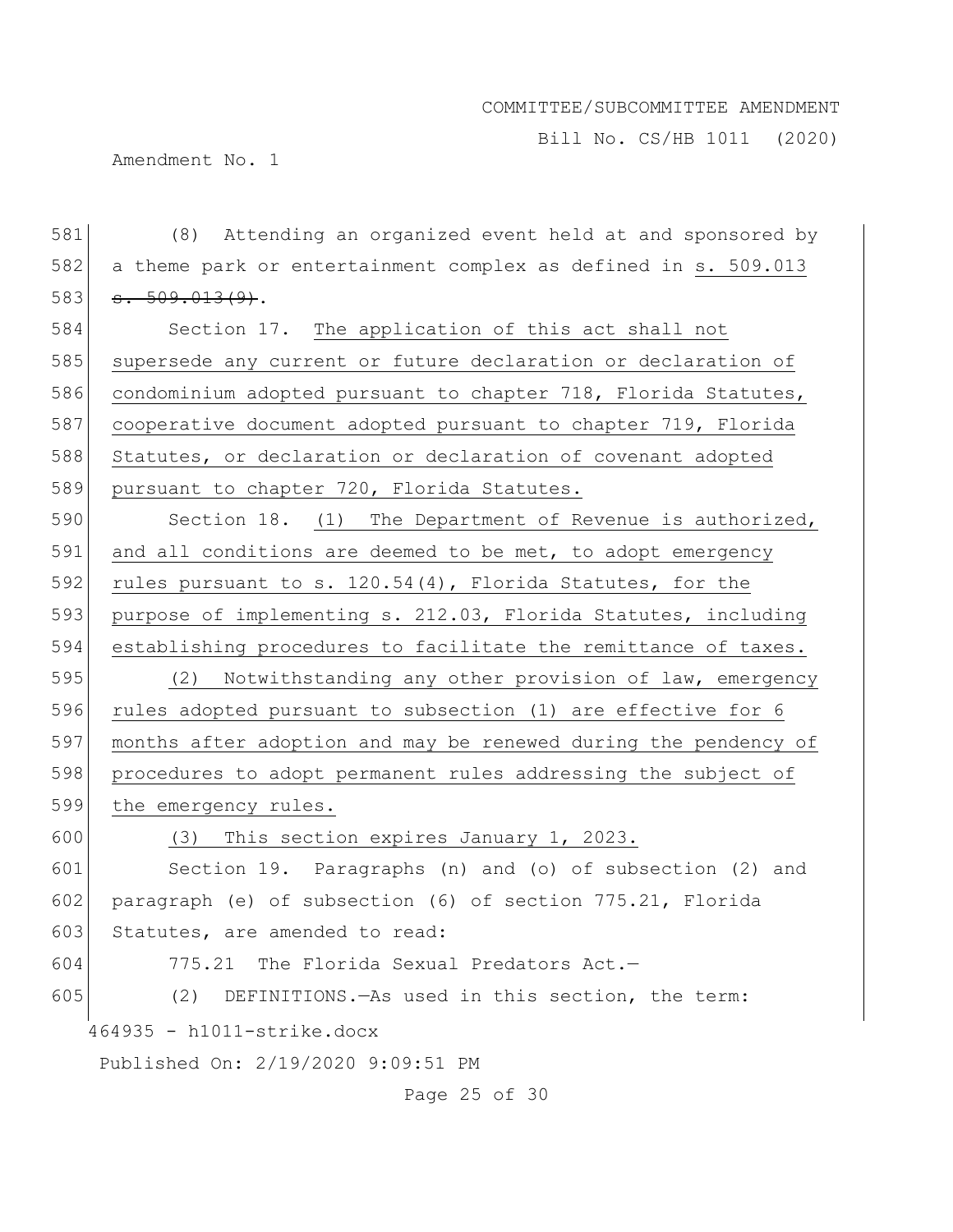Bill No. CS/HB 1011 (2020)

Amendment No. 1

 (n) "Temporary residence" means a place where the person abides, lodges, or resides, including, but not limited to, 608 vacation, business, or personal travel destinations in or out of this state, for a period of 3 or more days in the aggregate during any calendar year and which is not the person's permanent address or, for a person whose permanent residence is not in 612 this state, a place where the person is employed, practices a vocation, or is enrolled as a student for any period of time in this state. Temporary residence also includes a place where a 615 person lodges in a vacation rental, as defined in s. 509.242, 616 for 24 hours or more. (o) "Transient residence" means a county where a person

618 lives, remains, or is located for a period of 3 or more days in 619 the aggregate during a calendar year and which is not the 620 person's permanent or temporary address. The term includes, but 621 is not limited to, a place where the person sleeps or seeks 622 shelter and a location that has no specific street address. 623 Transient residence also includes a county where a person lodges 624 in a vacation rental, as defined in s. 509.242, for 24 hours or  $625$  more.

 $626$  (6) REGISTRATION. -

627 (e)1. If the sexual predator is not in the custody or 628 control of, or under the supervision of, the Department of 629 Corrections or is not in the custody of a private correctional 630 facility, the sexual predator shall register in person:

464935 - h1011-strike.docx

Published On: 2/19/2020 9:09:51 PM

Page 26 of 30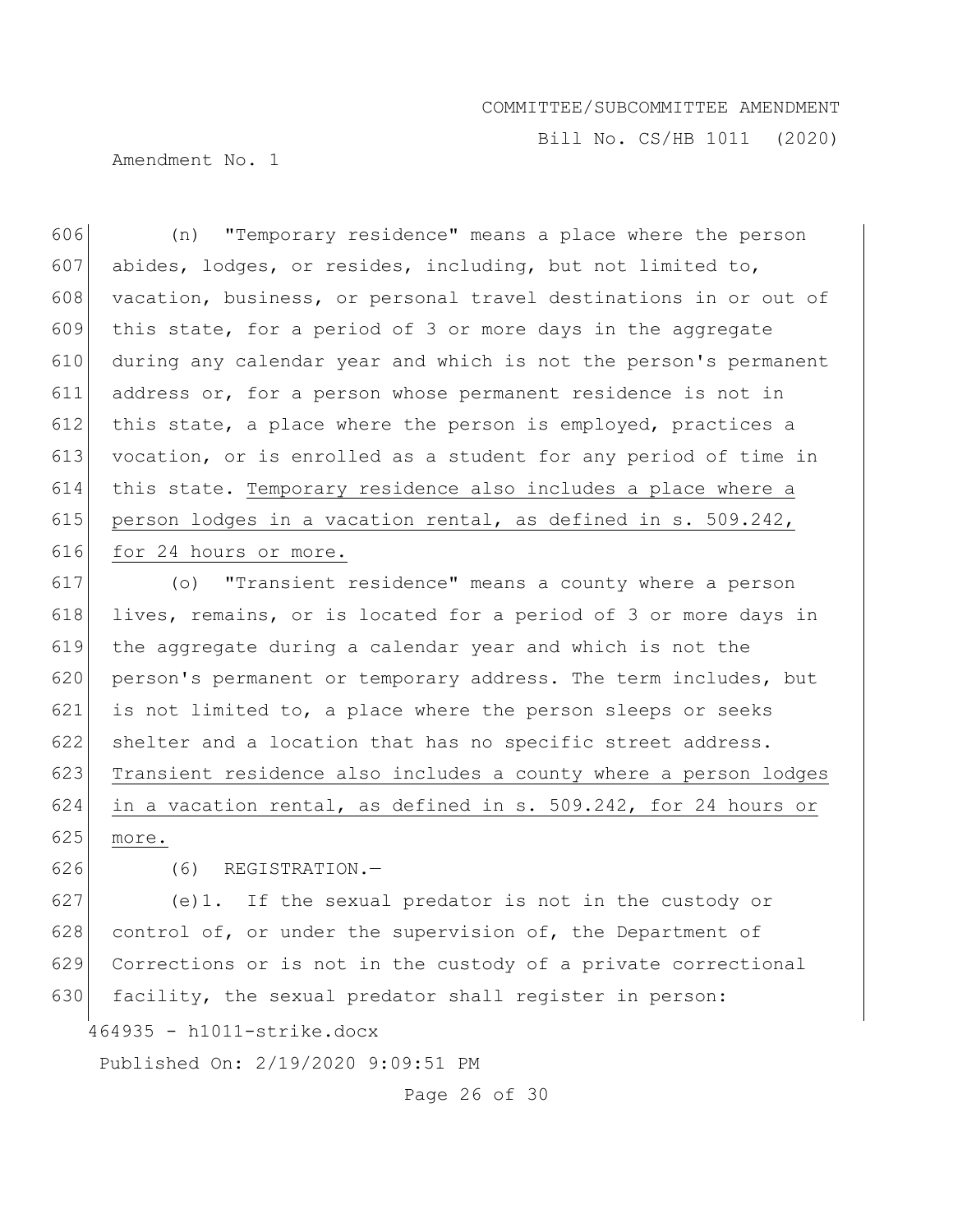Bill No. CS/HB 1011 (2020)

Amendment No. 1

631 a. At the sheriff's office in the county where he or she 632 establishes or maintains a residence within 24 hours after 633 establishing or maintaining a temporary residence or transient 634 residence in a vacation rental or 48 hours after establishing or 635 maintaining any other  $\alpha$  residence in this state; and

636 b. At the sheriff's office in the county where he or she 637 was designated a sexual predator by the court within 48 hours 638 after such finding is made.

639 2. Any change that occurs after the sexual predator 640 registers in person at the sheriff's office as provided in 641 subparagraph 1. in any of the following information related to 642 the sexual predator must be reported as provided in paragraphs 643 (g), (i), and (j): permanent, temporary, or transient residence; 644 name; vehicles owned; electronic mail addresses; Internet 645 identifiers and each Internet identifier's corresponding website 646 homepage or application software name; home and cellular 647 telephone numbers; employment information; and change in status 648 at an institution of higher education. When a sexual predator 649 registers with the sheriff's office, the sheriff shall take a 650 photograph, a set of fingerprints, and palm prints of the 651 predator and forward the photographs, palm prints, and 652 fingerprints to the department, along with the information that 653 the predator is required to provide pursuant to this section. 654 Section 20. Except as otherwise expressly provided in this

655  $\sigma$  act, this act shall take effect upon becoming a law.

464935 - h1011-strike.docx

Published On: 2/19/2020 9:09:51 PM

Page 27 of 30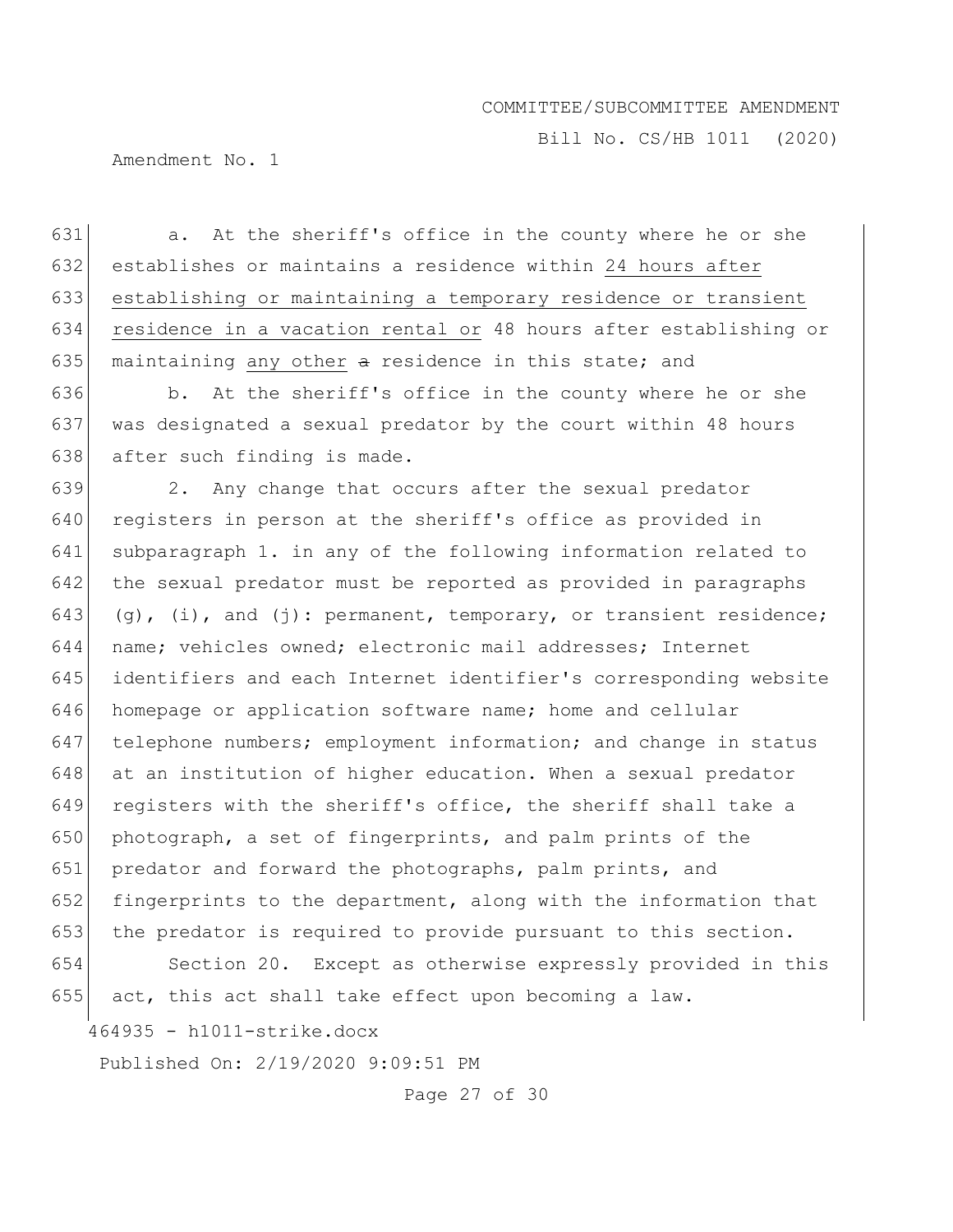Bill No. CS/HB 1011 (2020)

Amendment No. 1

| 656 |                                                          |
|-----|----------------------------------------------------------|
| 657 |                                                          |
| 658 | TITLE AMENDMENT                                          |
| 659 | Remove everything before the enacting clause and insert: |
| 660 | A bill to be entitled                                    |
| 661 | An act relating to vacation rentals; amending s.         |
| 662 | 509.013, F.S.; defining the term "advertising            |
| 663 | platform"; amending s. 509.032, F.S.; conforming a       |
| 664 | cross-reference; preempting the regulation of vacation   |
| 665 | rentals and advertising platforms to the state;          |
| 666 | prohibiting a local law, ordinance, or regulation from   |
| 667 | allowing or requiring inspections or licensing of        |
| 668 | public lodging establishments, including vacation        |
| 669 | rentals, or public food service establishments;          |
| 670 | authorizing a local law, ordinance, or regulation to     |
| 671 | regulate certain activities under certain                |
| 672 | circumstances; expanding an exemption to allow certain   |
| 673 | ordinances adopted on or before June 1, 2011, to be      |
| 674 | amended to be less restrictive; preempting the           |
| 675 | regulation of advertising platforms to the state;        |
| 676 | amending s. 509.241, F.S.; requiring licenses issued     |
| 677 | by the Division of Hotels and Restaurants of the         |
| 678 | Department of Business and Professional Regulation to    |
| 679 | be displayed conspicuously to the public inside the      |
| 680 | licensed establishment; requiring the operator of        |
|     | 464935 - h1011-strike.docx                               |
|     | Published On: 2/19/2020 9:09:51 PM                       |

Page 28 of 30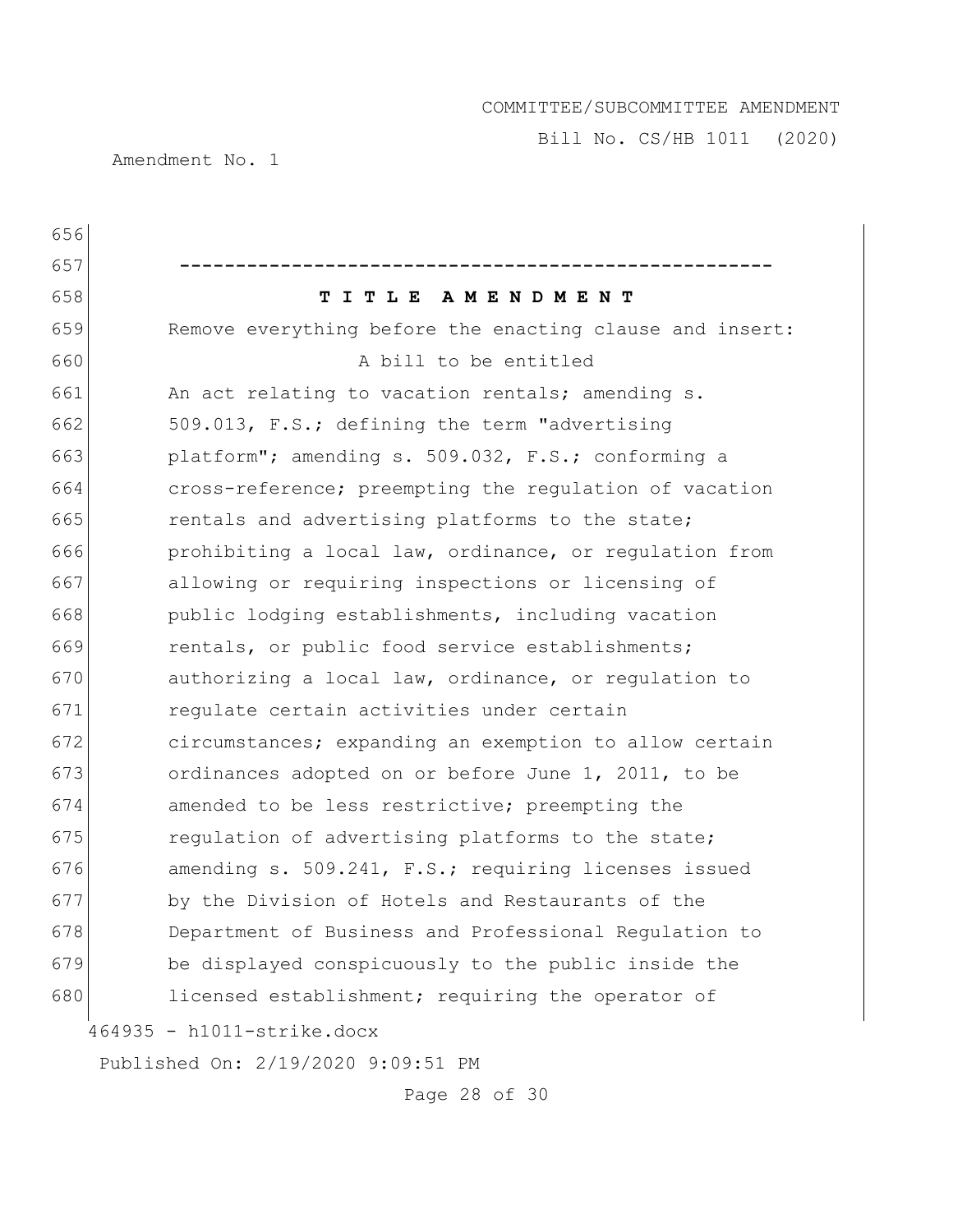Bill No. CS/HB 1011 (2020)

Amendment No. 1

464935 - h1011-strike.docx certain vacation rentals to also display its vacation rental license number and applicable tax account numbers; creating s. 509.243, F.S.; requiring advertising platforms to require that persons placing advertisements for vacation rentals include certain information in the advertisements; providing that 687 advertising platforms are required to verify such information; requiring advertising platforms to quarterly provide the division with certain information regarding vacation rentals in this state 691 listed on the platforms; requiring advertising platforms to remove an advertisement or listing under 693 certain conditions and within a specified timeframe; requiring advertising platforms to collect and remit 695 taxes imposed under chs. 125 and 212, F.S., for **certain transactions; authorizing the Department of**  Revenue to adopt rules; authorizing the division to issue and deliver a notice to cease and desist for certain violations; providing that such notice does not constitute agency action for which a certain hearing may be sought; authorizing the division to file certain proceedings; authorizing the collection 703 of attorney fees and costs under certain circumstances; requiring advertising platforms to 705 adopt an antidiscrimination policy and to inform users

Published On: 2/19/2020 9:09:51 PM

Page 29 of 30